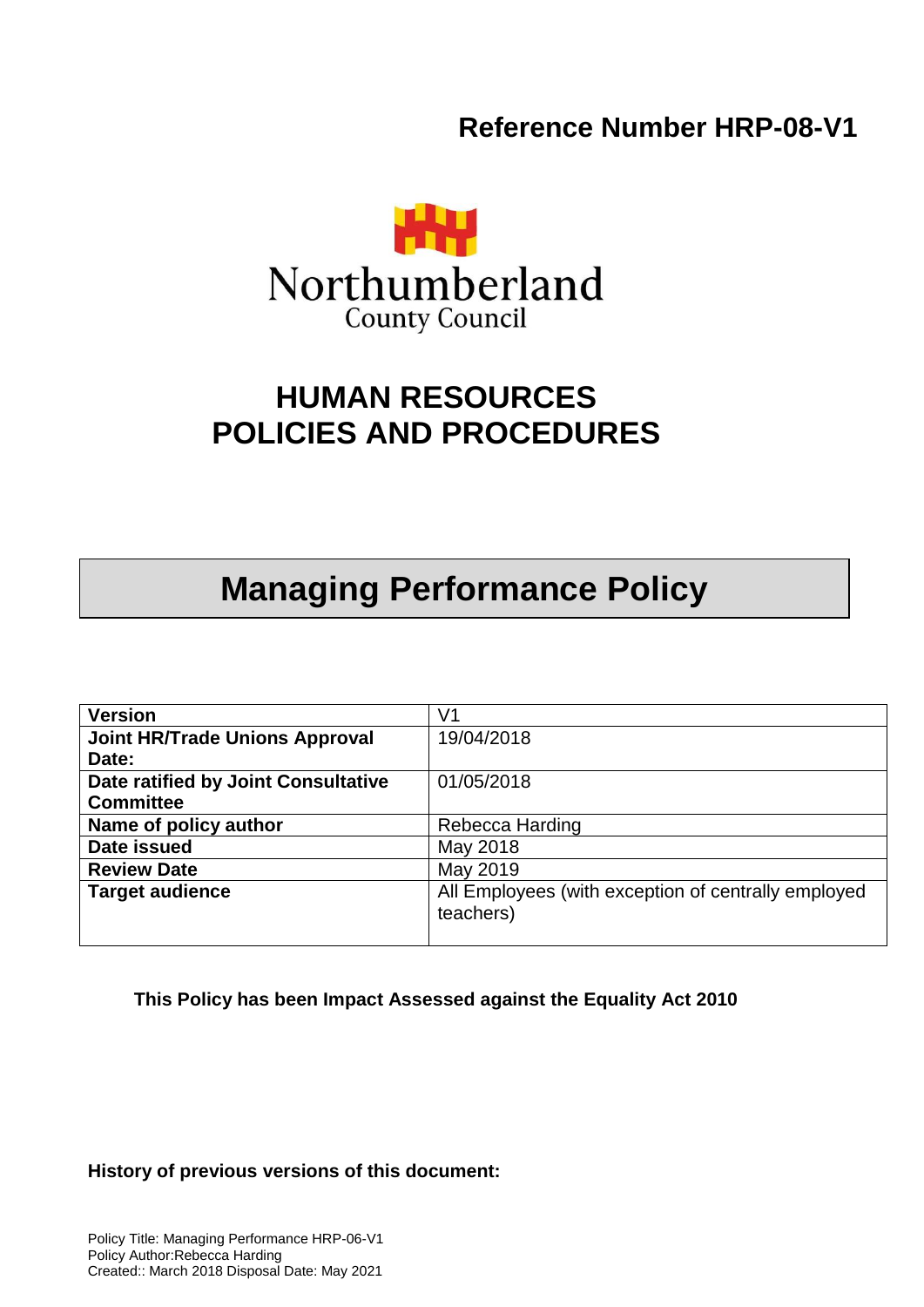| Approved<br>Where                  | Approved<br>When | Version | <b>Issue Date</b> | Review<br>Date | <b>Contact Person</b> |
|------------------------------------|------------------|---------|-------------------|----------------|-----------------------|
| Joint<br>Consultative<br>Committee | 01/05/2018       | 1.0     |                   | May 2021       | Rebecca Harding       |

# **Statement of changes made in most recent version:**

| Version | Date | Description                                                                                                                      |
|---------|------|----------------------------------------------------------------------------------------------------------------------------------|
| 1.0     |      | Revised Policy incorporating previous Employee<br>Performance Management and Appraisal Policy AND<br><b>Capability Procedure</b> |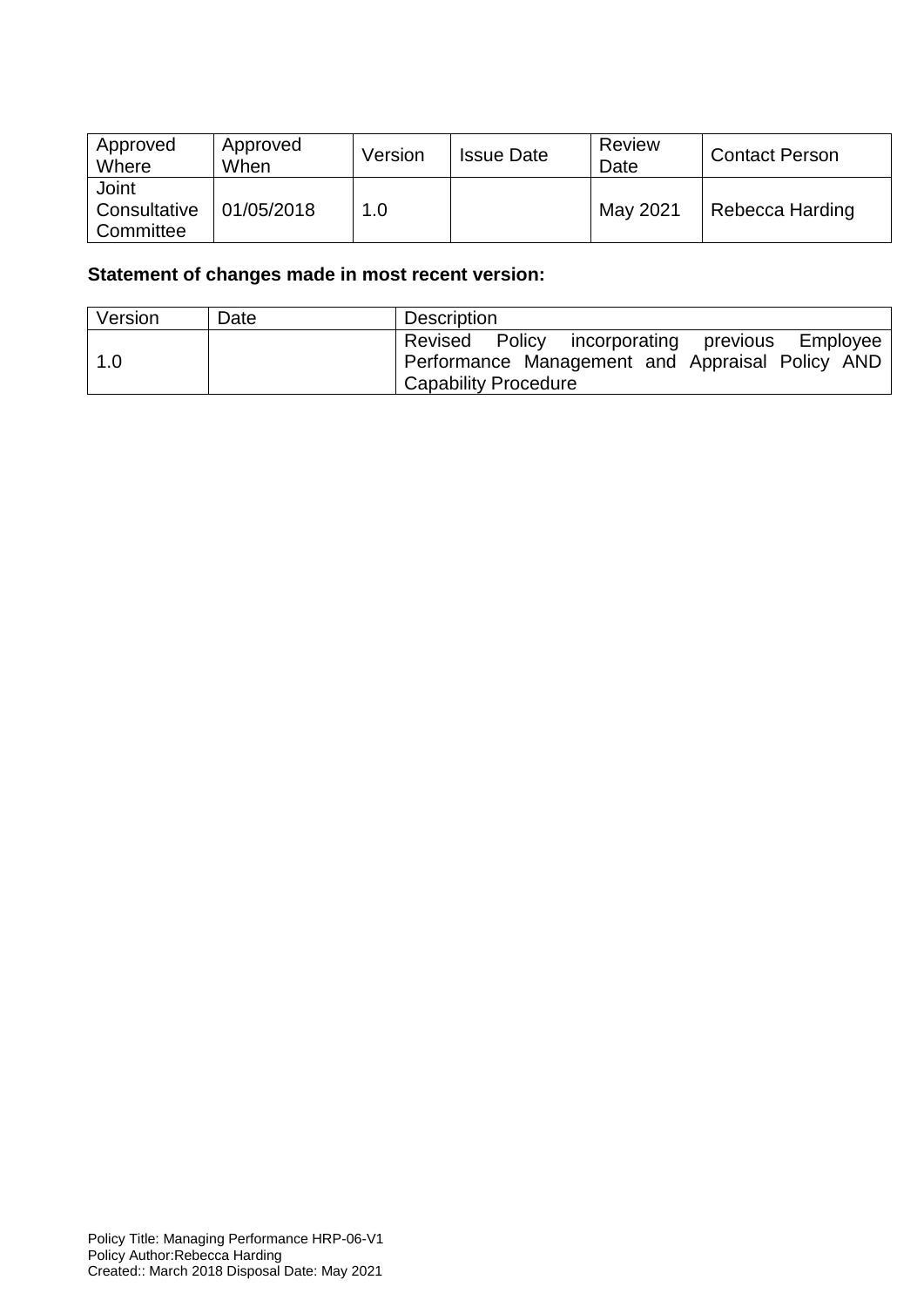#### **Contents Page No**

- 1.0 Operational Summary
- 2.0 Introduction
- 3.0 Purpose
- 4.0 Duties
- 5.0 Definition of Terms Used
- 6.0 Process for Managing Process
- 7.0 Formal Performance Procedure
- 8.0 Training and Support
- 9.0 Process for Monitoring and Audit
- 10.0 References
- 11.0 Associated Documentation

**© This material is the copyright of Northumberland County Council**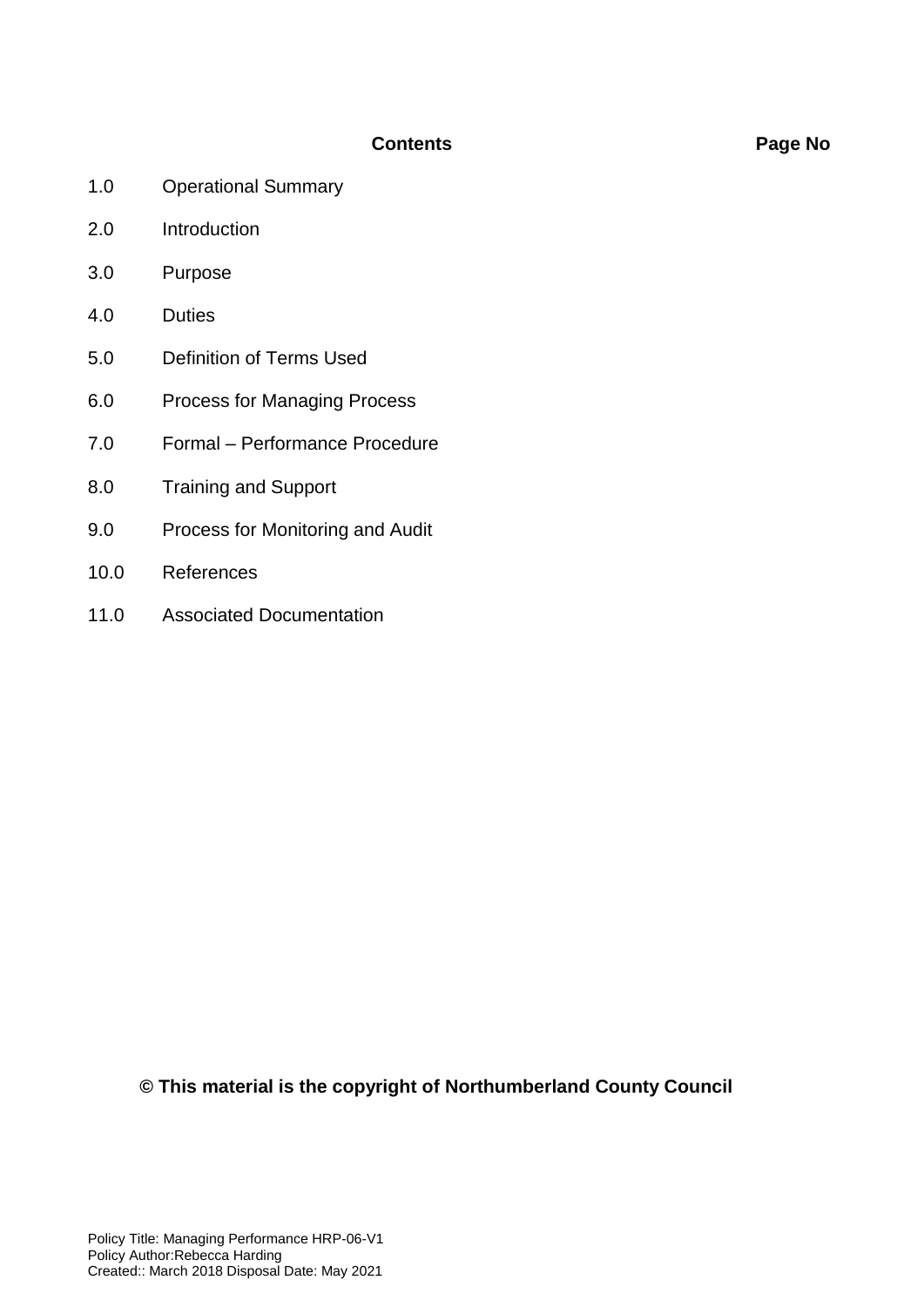# **1.0 Operational Summary**

#### **1.1 Policy Aim**

This policy has been developed to assist managers and employees to ensure they understand what is required of them in their role and what they need to do to develop and progress in order to provide and maintain high quality services. This policy also aims to set out the formal process to follow to support employees who are not meeting their performance objectives to improve their performance.

#### **1.2 Policy Summary**

This policy provides a step by step guide on the process for developing and supporting employees to meet required job performance standards (including probationary periods) and a formal procedure where these standards are not met despite the necessary training and support being provided.

#### **1.3 What it Means for Employees**

This policy applies to all employees employed by Northumberland County Council with the exception of centrally employed teachers, who in terms of appraisal, are covered by the Appraisal for Centrally Employed Teachers Policy and employees who are in still in their probation period who are covered by the Probation Policy.

All employees are required to perform at the standard expected of their role, to actively participate in one to ones, appraisals and reviews and to undertake training and development to meet their agreed development plans and objectives.

All full and part time employees must receive an Annual Performance Appraisal comprising of an annual review and work plan. This includes people on part time contracts who have worked for more than one year.

Employees still on probation need not complete the annual performance appraisal until they have successfully completed their probationary period. They must however receive a work plan for probationary period and it is expected that the annual performance appraisal be picked up on successful completion of the probationary period.

Those with line management responsibility must ensure that employees receive regular feedback and development including (but not limited to) one to ones, team meetings and annual appraisals. They must also ensure sufficient support is available to support employees with meeting their objectives. They are responsible for managing performance concerns.

# **2.0 Introduction**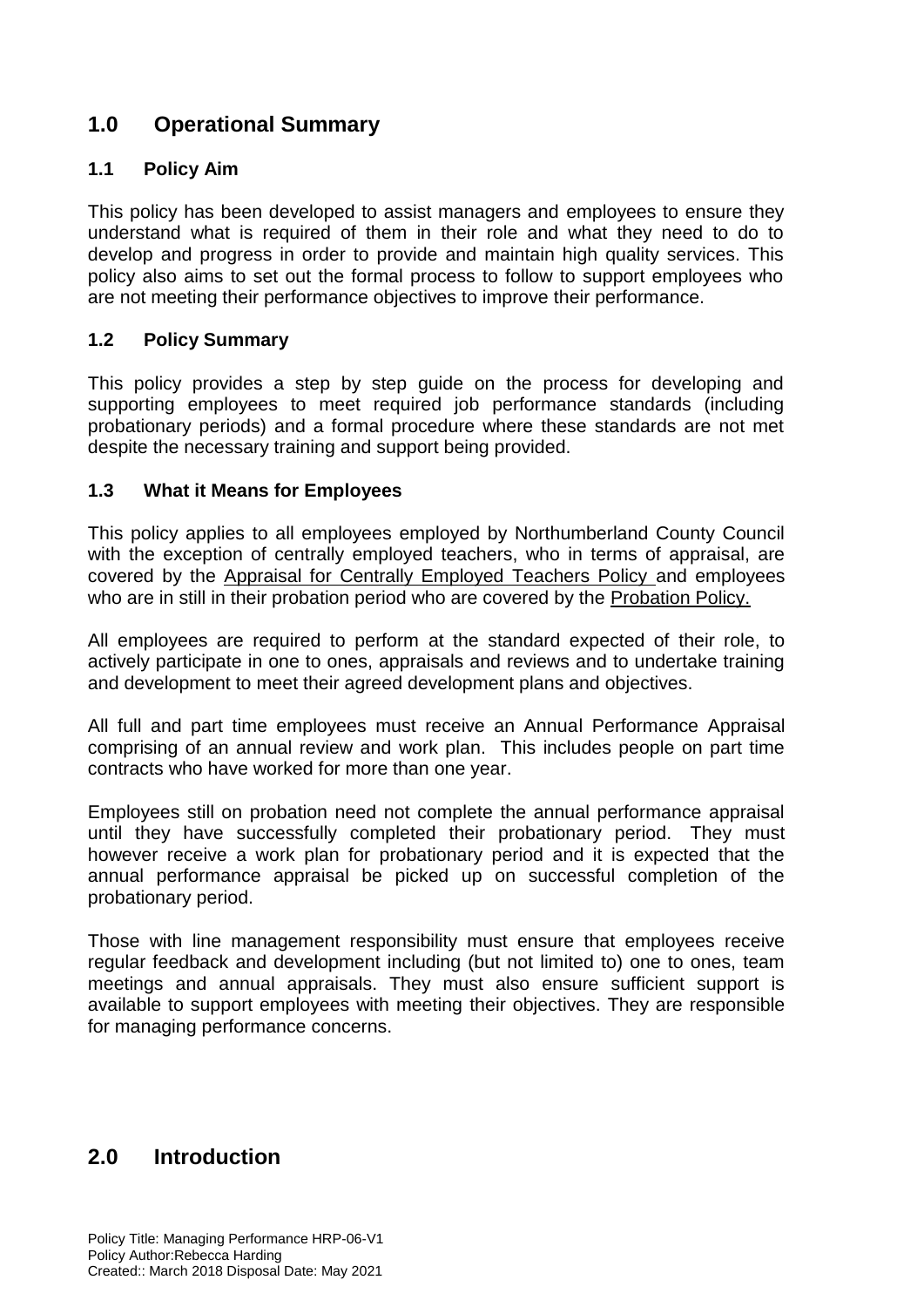- 2.1 Northumberland County Council is committed to a planned approach to induction, training and development which ensures organisational needs and requirements are matched with individual needs and aspirations.
- 2.2 A suite of documents is available to support with this approach including the appraisal form, the core competency framework, the organisational vision, mission and values and job descriptions and person specifications.
- 2.3 The performance management process is designed to ensure all employees understand what is required of them in their role and that they are aware of what they need to do to develop and progress.
- 2.4 The main elements of the Performance Management process are:
- A review of performance over the previous 12 months (appraisal) and the process to be followed for probationary periods (for new entrants to the Council only)
- An identification of training and development needs to ensure full development within the current role
- Supporting and maintaining knowledge and skills
- Planning career development if desired
- A formal procedure to assist in the resolution of performance issues with sanctions delivered up to dismissal for poor performance which does not improve following a sustained period of support.
- 2.5 Northumberland County Council is committed to providing the necessary support to give every opportunity for employees to meet the required standards of job performance and recognises that its continued success is dependent upon employees achieving and maintaining these standards in their roles.
- 2.6 This policy focussed on the principle of good management and development. All individuals must be treated fairly and equitably and the performance management process should be made up of honest and regular feedback delivered in an open and transparent manner. In turn employees are expected to make a commitment to develop and apply their knowledge and skills to their roles to meet the demands of their post and to work flexibly in the interests of their individual service area and the Council at large.

### **3.0 Purpose**

- 3.1 The Managing Performance Process aims to improve the overall performance of the Council by ensuring that all employees are aware of the values, strategic aims and goals of the organisation and what they need to achieve to help attain these aims and goals.
- 3.2 The Council expects all employees to carry out their role to demonstrate the values of the organisation.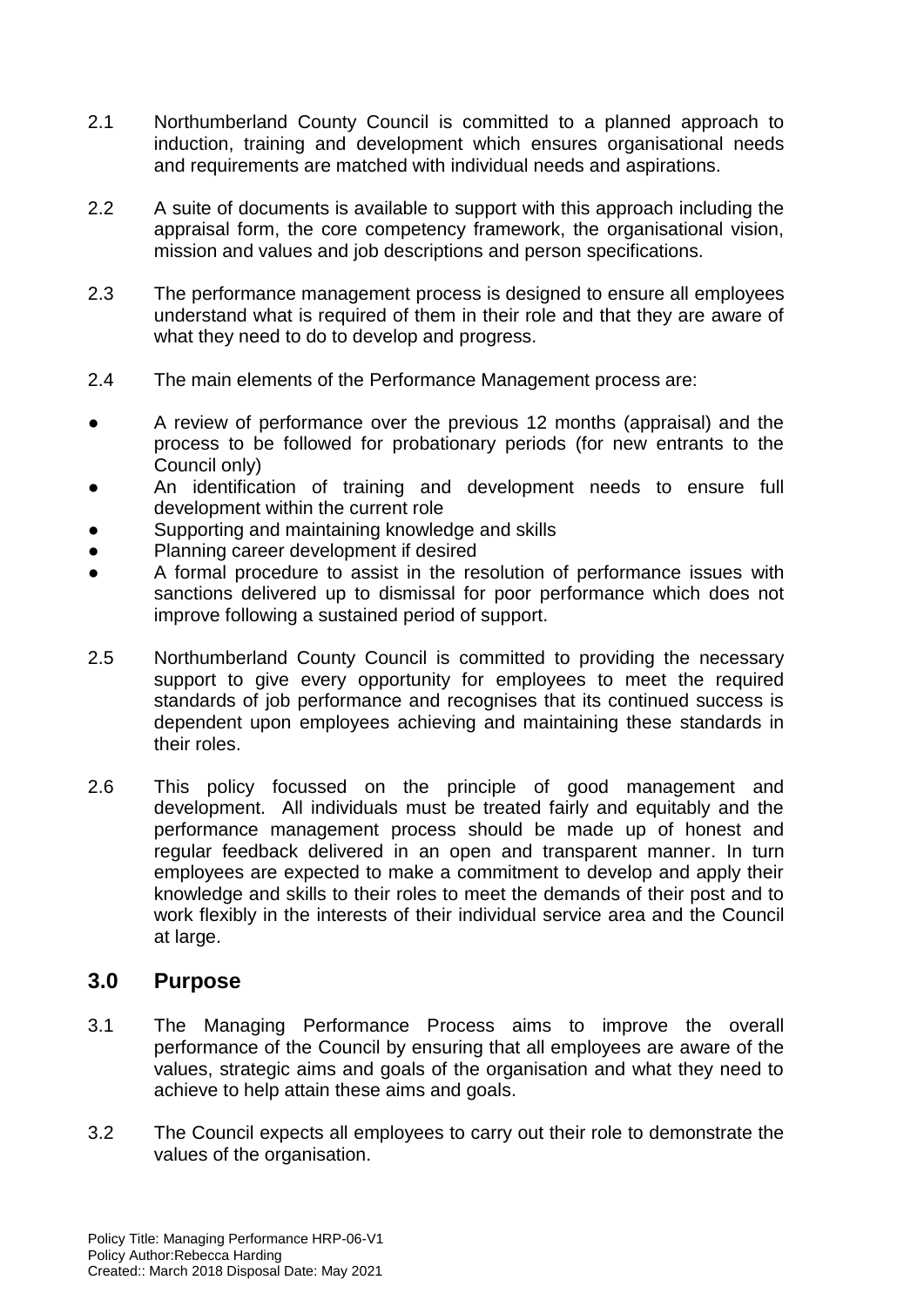- 3.3 The Council always aims to manage and develop employees by agreeing clear measurable objectives. These will be related to wider departmental objectives and the Council's priorities which can be found in the corporate plan.
- 3.4 Individual appraisals will be undertaken based on job descriptions, person specifications and career aspirations. Future development and training needs will be discussed during the appraisal process and a personal development plan must be agreed between the employee and the manager.

# **4.0 Duties**

Performance management is the responsibility of everyone within the council. It is a process which contributes to the effective management of individuals and teams in order to achieve high levels of organisation performance. As such, it establishes a shared understanding about what needs to be achieved and establishes an approach to leading and developing people which will ensure that these outcomes are achieved. Whilst we have this shared responsibility we also have the following individual responsibilities:

#### 4.1 **Managers are responsible for:**

- managing the performance of their employees
- ensuring that employees have work targets and objectives set
- appraising the performance of all employees at least once a year
- meeting with employees on a regular basis to review individual and team performance (through one-to-one / supervision meetings or team meetings)
- ensuring that appropriate learning and development activities and opportunities are identified, planned, delivered and evaluated to support employees in their roles
- being familiar with and adhering to this policy
- raising awareness of this policy document and other associated policies and procedures

#### 4.2 **Employees are responsible for:**

- taking an active role in reviewing their own performance and targets
- contribute to team discussions and review of the performance and targets of the team
- take up appropriate / relevant learning and development opportunities
- manage their own continuous professional and personal development as appropriate
- be familiar with and adhere to this policy

#### 4.3 **The Council's Chief Executive and Directors have overall responsibility for:**

● ensuring that the Managing Performance Policy is implemented and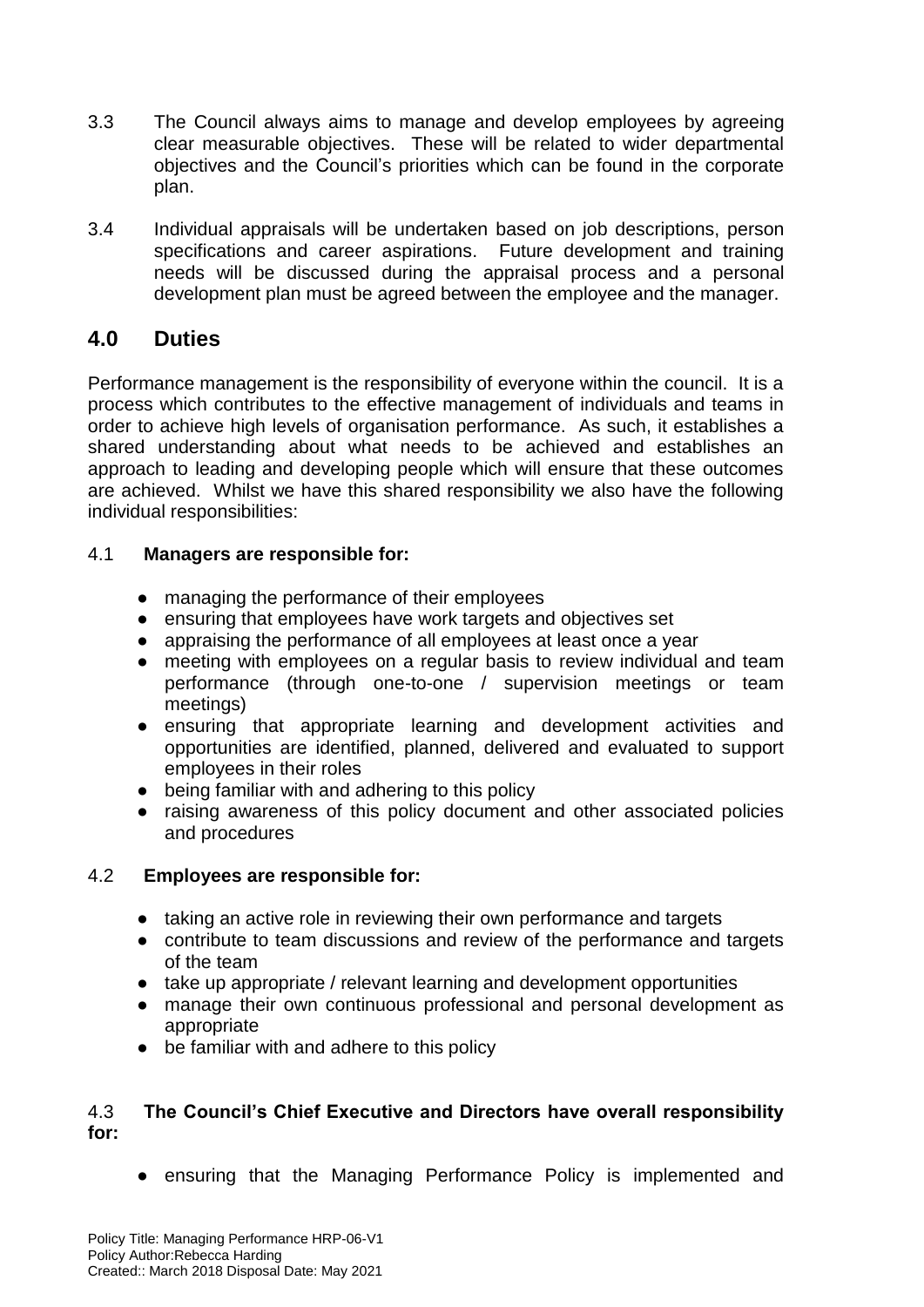adopted by the workforce

#### 4.4 **The HR & OD team are responsible for:**

- ensuring compliance with the policy and its supporting legislation
- providing advice, support and guidance to all parties on the application of the policy
- ensuring that suitable learning and development opportunities and resources are developed and available to support the policy and the roles of those involved
- regularly reviewing and monitoring the effectiveness of the policy

# **5.0 Definition of Terms Used**

#### **5.1 Appraisal**

An ongoing cycle of review, planning, development and evaluation for employees, linked to organisational and individual development needs. The development review/appraisal is a partnership between employees and their line manager where objectives and personal development plans are agreed.

#### **5.2 Work Plan**

Is the outcome of the planning stage of the development review process. It focuses on the knowledge and skills needed to apply to the job

#### **5.3 Appraisee**

The employee who is having a formal assessment

#### **5.4 Appraiser**

This is normally the person who is their line manager or supervisor.

#### **5.5 Objectives**

Appraisees should agree specific work related SMART (Specific, Measurable, Achievable, Realistic and Timely) objectives. These should be linked to service developments, the achievement of recognised standards that apply in the role of the work area and the Council's values and priorities.

In addition learning and development requirements should be derived from the assessment of development needs made during the performance review and evaluation of previous learning. Objectives may be short, medium or long term with set timescales and review dates.

#### **5.6 Informal Performance Management**

Informal performance management is the regular performance management which most employees will be involved in. This includes 1:1s, team meetings and supervision between Managers and direct reports.

### **5.7 Formal Performance Management**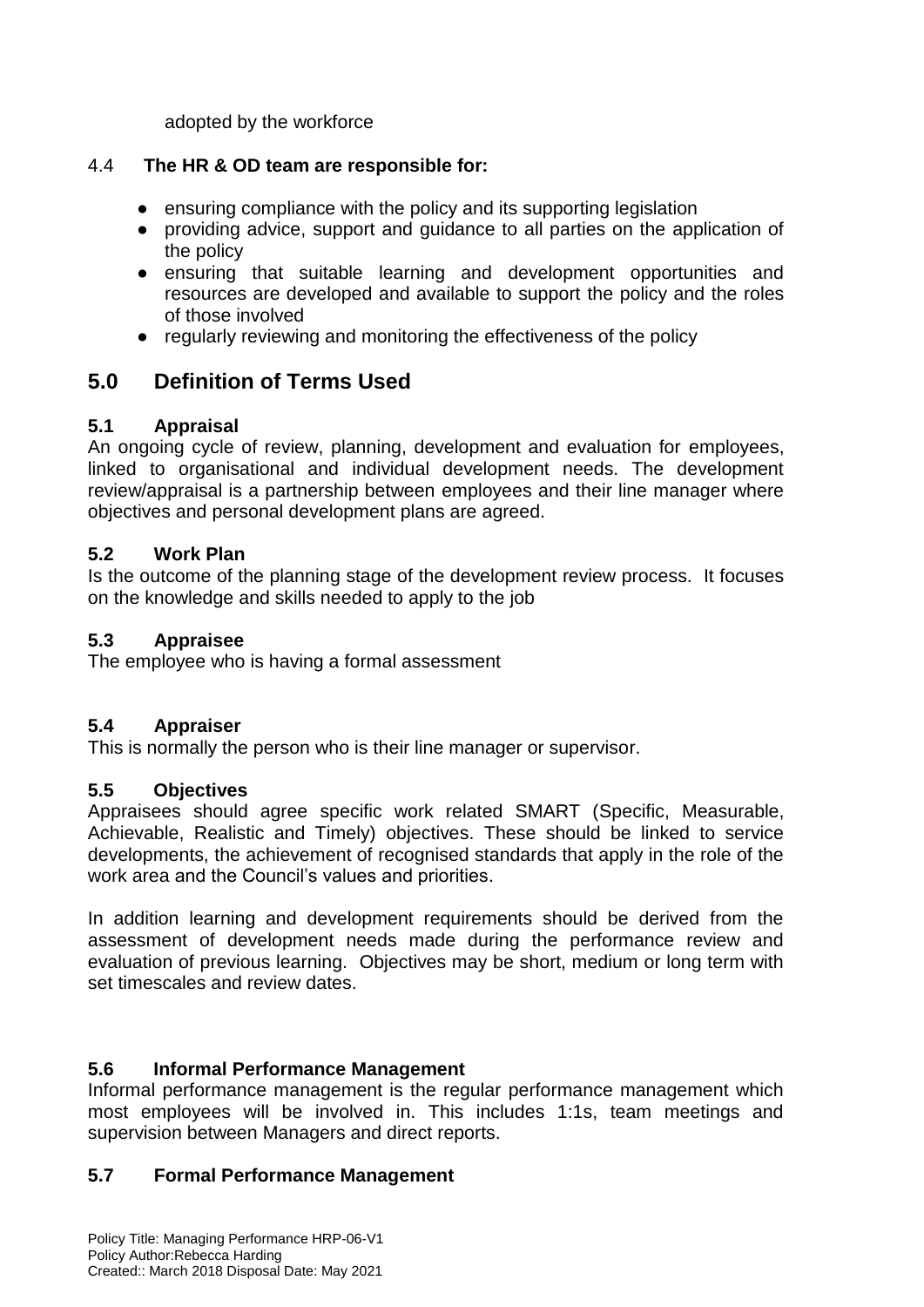This replaces the former capability procedure and it is a more formal route to deal with performance concerns. employees will only be involved in this process when there are performance concerns and informal performance management has not led to sufficient improvement.

# **6. Informal Performance Management**

#### **6.1 Introduction**

Informal performance management is the process which most employees will be involved in throughout their employment with Northumberland County Council. This will include the suite of tools which Managers will use to support, manage and develop the performance of their teams. These are generally as listed below but Managers may feel that there are other options which may be supportive to employees e.g. reflection, mentoring, toolbox briefings or any other relevant performance management tool.

#### **6.2 One-to-one / Supervision meetings**

6.2.1 Managers should hold one-to-one meetings with all employees on a regular basis. It is recommended that meetings are held every four to six weeks.

6.2.2 In some services, one-to-one meetings with employees may not be appropriate or practical given the nature of the job role or hours of employment.

6.2.3 In certain professions such as social care one-to-one meetings may be more commonly known as 'supervision' meetings. The frequency of these meetings may be determined by the relevant professional body or association.

6.2.4 Outcomes of one-to-one meetings should be recorded by the manager in writing and countersigned by the employee. A suggested template for recording is available (Appendix 2)

#### **6.3 Newly Appointed employees to the Council**

- 6.3.1 All new starters must have an induction and will go through a period of probation which are set out within the Induction and Probationary Policies. Further information can also be found [here.](http://www.northumberland.gov.uk/About/Working-for-Northumberland-County-Council.aspx) The tools listed within this policy may be used throughout the probation period, however this is a separate process outside of the Managing Performance Policy and is included in the Probationary Policy.
- 6.3.2 Induction within the first month of any new employee to the Council or Department, the employee and manager must meet to discuss the following:
- Ensure local induction checklist (appendix three) is complete and signed off
- Appraisee understands their job responsibilities
- Discuss appraisee's existing knowledge and skills against the person specification and job description for their role
- Identify learning and development needs and agree a development plan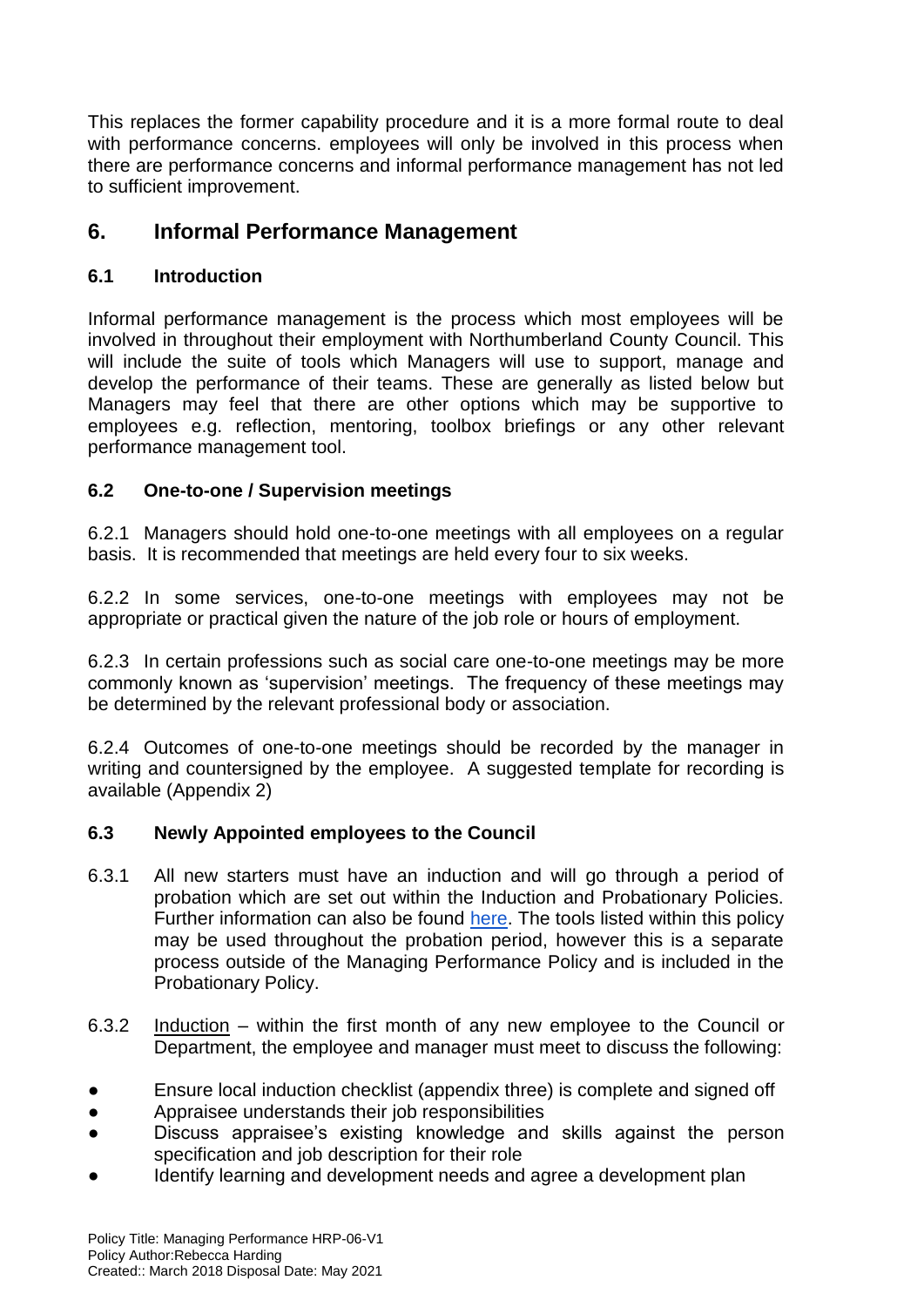- Set SMART objectives to ensure working towards achievement of probationary period (if applicable)
- Set initial work specific SMART objectives
- Agree arrangements for appraisal, mandatory training and ongoing supervision/contact arrangements for ongoing support from line manager.
- Ensure Appraisee understands Probationary Period requirements (including Performance criteria) and the process to be followed (if applicable).
- Agree arrangements for first probationary period progress report for new employees meeting (if applicable)
- Agree arrangements for second probationary period progress period for new employees meeting (if applicable)
- 6.3.3 The table below shows the process that should be followed by current Council employees who move to an alternative post who are not subject to a Probationary Period Process

| <b>Internal Moves</b>                       | <b>FORMAT</b>                                                                                                                                                                                                                                  | TIMINGS                |
|---------------------------------------------|------------------------------------------------------------------------------------------------------------------------------------------------------------------------------------------------------------------------------------------------|------------------------|
| <b>1st Review Meeting</b><br>(Line Manager) | <b>Complete Progress Report</b><br>Discuss areas and review<br>If required standard not met discuss/review:-<br>Objectives/Expectations/Training Plan - provide<br>documentary evidence [consider support from<br><b>OH/HR/Senior Manager]</b> | No later than 3 Months |
| 2nd Review Meeting<br>(Line Manager)        | Complete Progress Report<br>Discuss areas under review                                                                                                                                                                                         | No later than 6 Months |

- 6.3.4 During all of the Review Meetings, taking into account those employees who are subject to a Probationary Period and for all other internal employee moves, the manager and employee should meet to discuss the following:
- Ensure local induction checklist is complete and signed off
- Appraisee understands their job responsibilities
- Discuss appraisee's existing knowledge and skills against person specification and job description
- Identify learning and development needs and agree a development plan
- Set initial work specific SMART objectives
- Agree arrangements for appraisal, mandatory training and ongoing supervision/contact arrangements for ongoing support from line manager.
- Ensure Appraisee understands Probationary Period requirements (including Performance criteria) and the process to be followed (if applicable).
- Agree arrangements for next probationary period review or review meeting
- If there is a decision made to continue a probationary period this must be made in consultation with Human Resources.

### **6.4 Annual Appraisal**

6.4.1 It is a requirement of Northumberland County Council, through our people management processes, for performance appraisals to be conducted annually for all employees. Appraisal is important to develop employees, improve organisational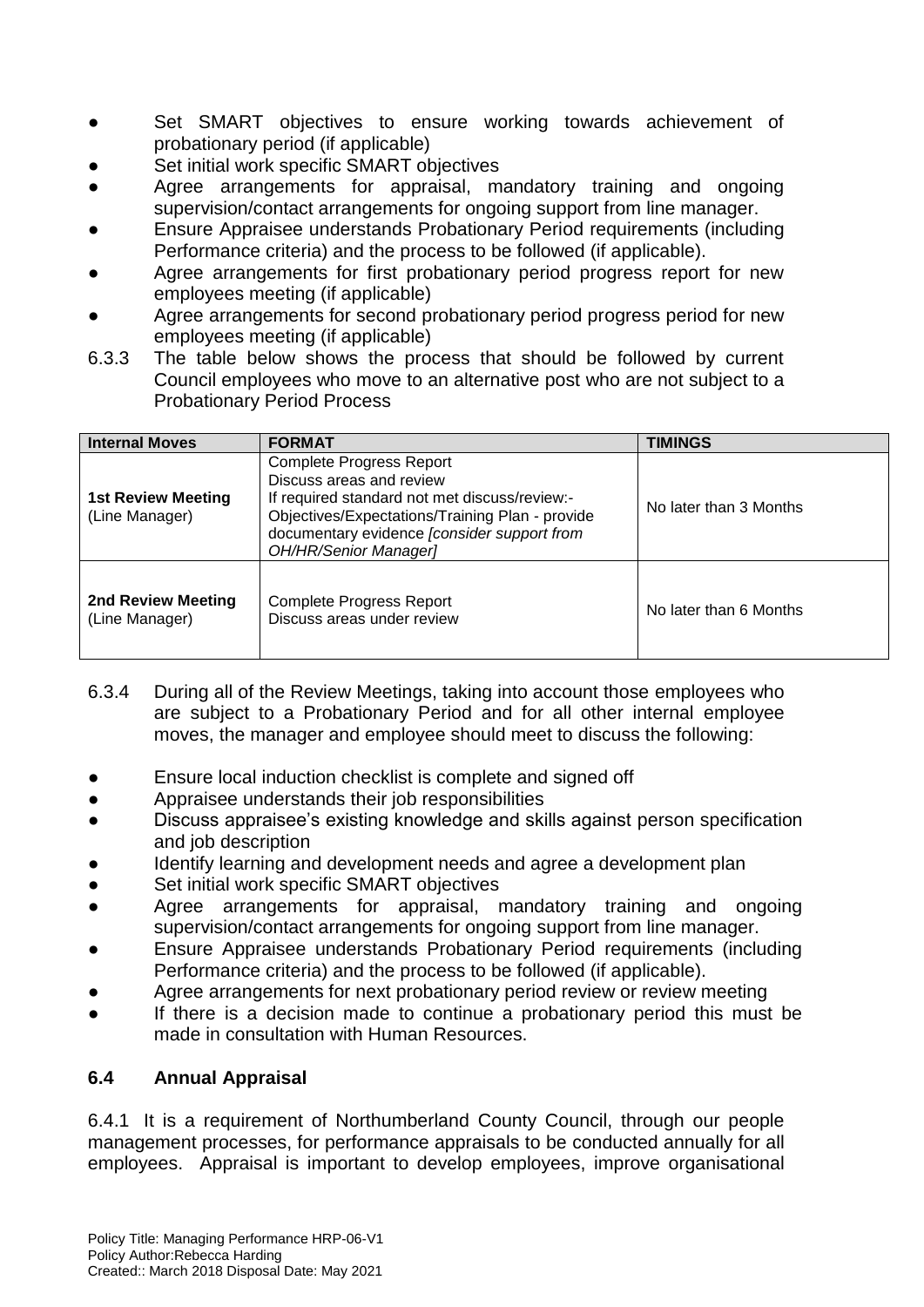performance and to support managers planning their team's workload and managing their performance. Appraisal is an ongoing process, comprised of regular one-toone or supervision meetings and an Annual Performance Appraisal & Review as shown in the flowchart in Appendix 4.

6.4.2 The annual performance appraisal is designed to be a positive experience. Where issues relating to the under-performance or capability of an employee are identified, managers should address these issues straight away using one-to-one / supervision meetings and following the appropriate council processes. The annual performance appraisal is not the appropriate forum in which to raise concerns for the first time.

6.4.3 The purpose of the Annual Performance Appraisal & Review is to:

- evaluate job performance over the previous 12 months including performance against the Northumberland County Council core competencies
- develop and agree a work plan (objectives and development needs) for the next 12 months
- translate the corporate plan and service statements into individual objectives so that every employee is clear about the contribution they make
- establish individual and team development needs so that services can compile a training needs analysis and plan which is appropriately resourced
- help employees to plan and develop their careers with Northumberland County **Council**

6.4.4 It is important to emphasise that the quality of the performance appraisal discussion and the opportunity for manager and employee to review performance and agree a work plan together is the most important feature of an effective appraisal. However, it is important that the outcomes of the performance appraisal are recorded in writing on the appropriate form, and signed by the manager and employee. The council has developed a corporate Annual Performance Appraisal Form (appendix 4) and detailed Performance Appraisal Guidance & FAQs (appendix 5) for managers and employees. It is recommended that the form is used for all employees however a shortened version (appendix 6) is available for casual employees or front-line teams where team appraisal is a more appropriate approach. Guidance is also provided for this form (appendix 7).

6.4.5 This policy relates to the council's current paper based performance appraisal and review processes. The council may decide to implement new technology based performance appraisal processes in the future to which this policy will also apply.

6.4.6 Detailed guidance for managers and employees is also available in relation to their responsibilities before, during and after the appraisal meeting.

### 6.5 **Annual Performance Appraisal Review**

6.5.1 An Annual Performance Appraisal Review should be undertaken by the manager and employee to review and record progress against the performance and development objectives six months after the annual performance appraisal. It should be recorded in the appraisal document (appendix 4)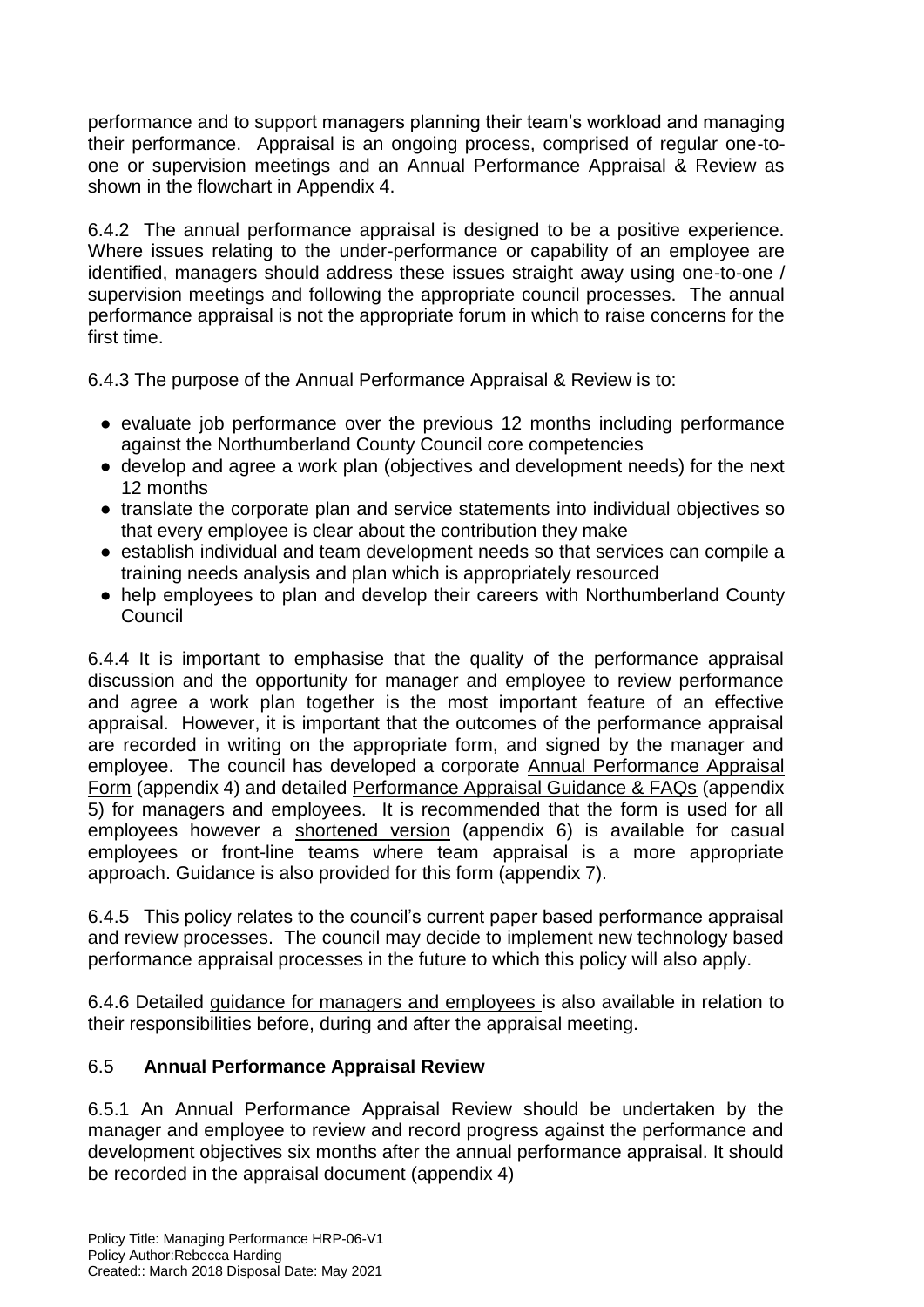6.5.2 This six month review is also an opportunity to make adjustments to timescales and agree new performance and development objectives if necessary.

6.5.3 At this stage, any performance concerns should be highlighted and if objectives are not being met, a period of informal support could be considered.

#### 6.6 **Team Appraisal**

6.6.1 The council recognises that where groups of employees have common roles and responsibilities it can be more effective for managers and employees to have a group discussion and to agree collectively the objectives and competencies that are relevant and essential for achieving high levels of performance within the team. Managers wishing to employ a group appraisal approach should contact HR & OD for advice and support.

6.6.2 If a team appraisal approach is used it is still important to ensure that all employees are given the opportunity to have an individual discussion with their manager around their performance and their development needs.

6.6.3 If a team appraisal approach is used it is also a requirement that a six month review with the team takes place.

6.6.4 Records of team annual appraisals and reviews should be shared and agreed collectively with all team members.

6.6.5. Individuals must be offered an individual discussion and this must be formally declined.

#### **6.7 Work Plan**

- 6.7.1 Following a review of performance over the previous 12 months, attention should be directed towards planning for the future. The work plan is the outcome of the planning stage of the appraisal meeting.
- 6.7.2 The primary focus of the planning stage should be to enable appraisee's to effectively meet the demands of their current post and reflect on their achievements. It can also include any interest that the organisation has in developing the appraisee for the future, the appraisee's personal interests and career development aspirations. Development will primarily focus on helping employees carry out their current job in line with the Council's operational and strategic needs although personal interests and opportunity for career progression will also be taken into account.
- 6.7.3 The Work Plan focuses on learning and development requirements derived for the assessment of development needs made during the performance review and evaluation of previous learning.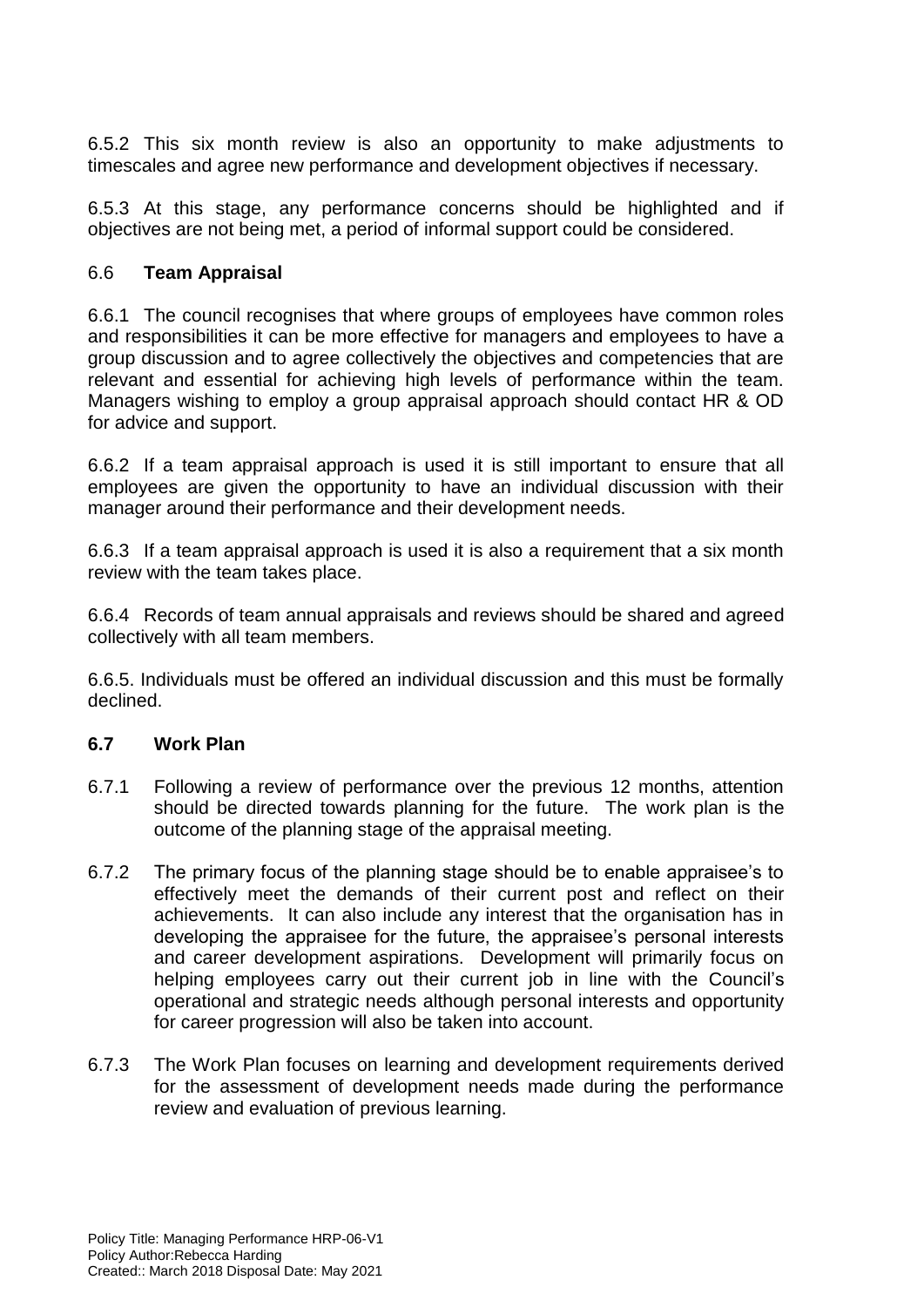- 6.7.4 Learning & Development requirements may be based on skill and/or knowledge gaps identified at the performance review stage or the development of new skills or knowledge to meet service demands.
- 6.7.5 Identified development needs should be prioritised and recorded within the Work Plan. A clear action plan of how the appraisee will meet the development needs and how these will be achieved should be recorded. The Work Plan should be agreed between the appraisee and appraiser and be signed and dated. This document should be regarded as a "living" document and should be periodically reviewed within supervision/1:1s to ensure that the post holder has the resources to support them and make necessary amendments.

#### **Objectives**

- 6.7.6 Objectives may be short, medium or long term with set timescales and review dates.
- 6.7.7 Appraisees should agree specific work related objectives; these should be linked to service developments, the achievement of recognised standards that apply in the role or the work area and the Council's priorities

#### **6.8 Dealing with Disagreements at Appraisal about Achievement of Objectives or Appraisal Experience**

- 6.8.1 If the appraiser and the appraisee cannot agree, either one has the right to seek support on an informal local basis from a third party, such as the line manager of the appraiser which should always be the approach in the first instance. In certain situations and with the approval of an HR manager, someone from the human resources department may be nominated as a reviewer. This third person may seek further information from both the appraisee and the appraiser. They will look at the information from both and come to an objective decision that is non-discriminatory in order to facilitate an agreement between the appraiser and appraisee.
- 6.8.2 If this informal process cannot address the problem, then the individual employee can take their case through the Council's Grievance Procedure.

#### **6.9 Informal Support Plan – Performance Management**

6.9.1 Where an employee does not perform at the level required for the post, or does not meet their objectives or their work plan within the identified timeframe this should be discussed and documented. This may be during the formal appraisal process or at any point in the year. A template form is provided to document an informal support plan at appendix 1.

6.9.2 Appropriate support and guidance should be provided and a plan put in place to address identified problems with the timescales for improvement set.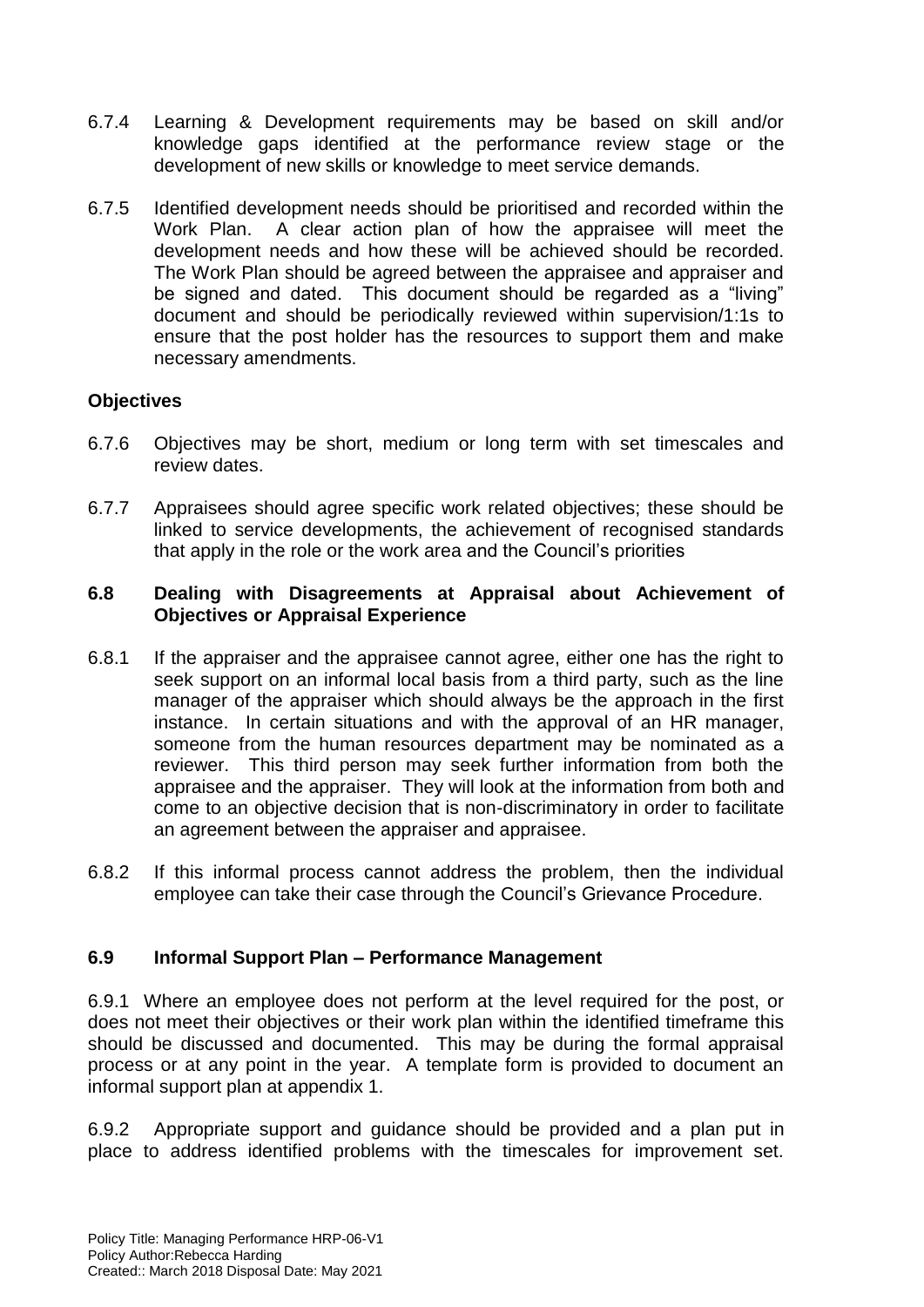Consideration should be given to both external and internal issues that may be affecting the individual's performance alongside training and development issues.

6.9.3 Where performance concerns continue or where they has only been minor improvement, the Manager needs to consider whether appropriate support has been provided. If not, the support plan can be extended. If so, then the concerns can be escalated to the formal performance procedure.

6.9.4 When dealing with apparent performance issues consideration needs to be given as to whether the issues have arisen due to an employee who is capable but who **chooses** not to fulfil the requirements of the role. This directly relates to conduct and is therefore dealt with through the Council's Disciplinary Procedure).

6.9.4 Appropriate consideration should be given to any underlying health conditions which may be impacting on the employee's ability to undertake the duties associated with their role. Advice should be sought from Human Resources and Occupational Health where appropriate and any adjustments which are made to the process should be clearly documented within supervision notes.

# **7.0 Formal - Performance Procedure**

#### **7.1 Introduction**

If the informal support plan does not lead to improved performance, the formal performance procedure should be invoked. To do this, the manager should collate all relevant evidence and prepare a summary (appendix 8) setting out the concerns regarding performance and the improvement required along with any other relevant information. The Manager needs to consider where this is a sufficient shortfall and if so, they need to schedule a formal performance meeting (process for this is set out below).

The sections that follow detail the actions which must be taken to ensure that the procedure is followed correctly. At this stage, managers must ensure that they have all of the relevant facts available and be sure of the issues to be covered.

The fundamental objective is to support employees to improve and sustain their performance at work. The purpose of Meetings held under the Formal Procedure are as follows:

- To review support provision and establish whether anything further can be offered
- To give full consideration of the facts of the poor performance including any mitigating circumstances or learning needs
- To decide whether there has been any improvement in performance and if so whether this is sufficient to revert back to informal performance management
- To set objectives (except at the Third and Final Review Meeting)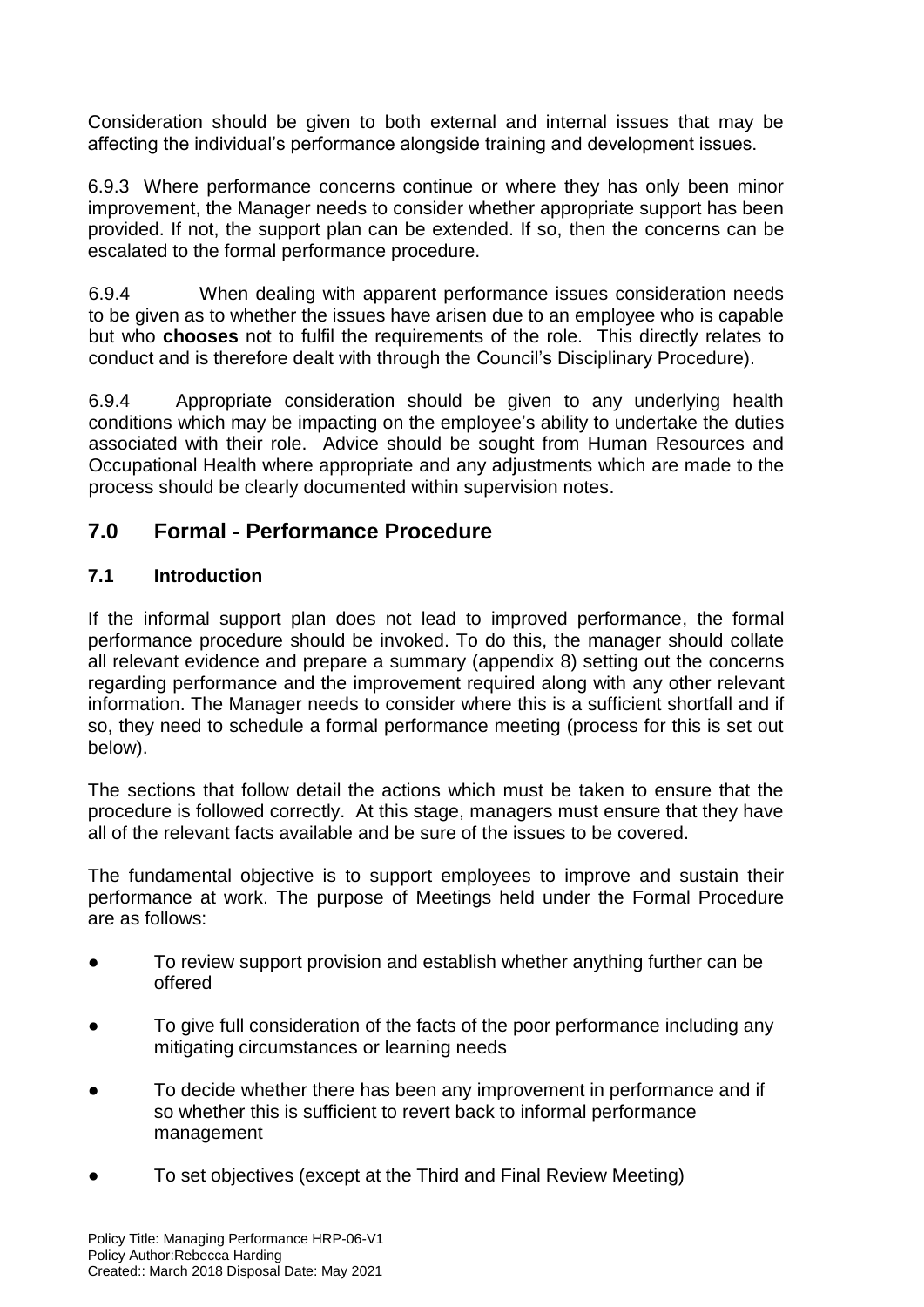- To specify the time limit within which improvement is required
- To determine how the process will be monitored
- To detail the support and training available
- To outline the consequences if there is no improvement

Manager's must keep clear records of any meetings held under the Formal Procedure. A proforma is provided for this purpose at Appendix 9.

#### **7.2 First Formal Performance Meeting**

- 7.2.1 This is the first formal meeting between the relevant manager, the employee, their representative (if they choose to have them present) and a representative from Human Resources
- 7.2.2 The following steps must be taken when inviting employees to a First Formal Performance Meeting:
- Invite the employee to the meeting by letter giving at least 5 working days notice (appendix 10)
- Advise the employee that this is a first formal performance meeting under the formal procedure
- Outline the reasons for the meeting ie the performance issues which will be discussed
- Advise the employee of the right to be accompanied by a work colleague or if they are a member of a recognised Trade Union, that they can be accompanied by a representative of that union
- Ask the employee to advise you whether s/he will be accompanied at the meeting
- Ensure that the employee has been provided with a copy of this policy.
- Arrange for a representative from the Human Resources department to be present at the meeting.
- 7.2.3 The information gathered by the Manager at 7.1 should form the basis of discussions. Performance is reviewed against job description, objectives and their personal development plan from the appraisal process.
- 7.2.4 There will usually be one of two possible outcomes of the meeting: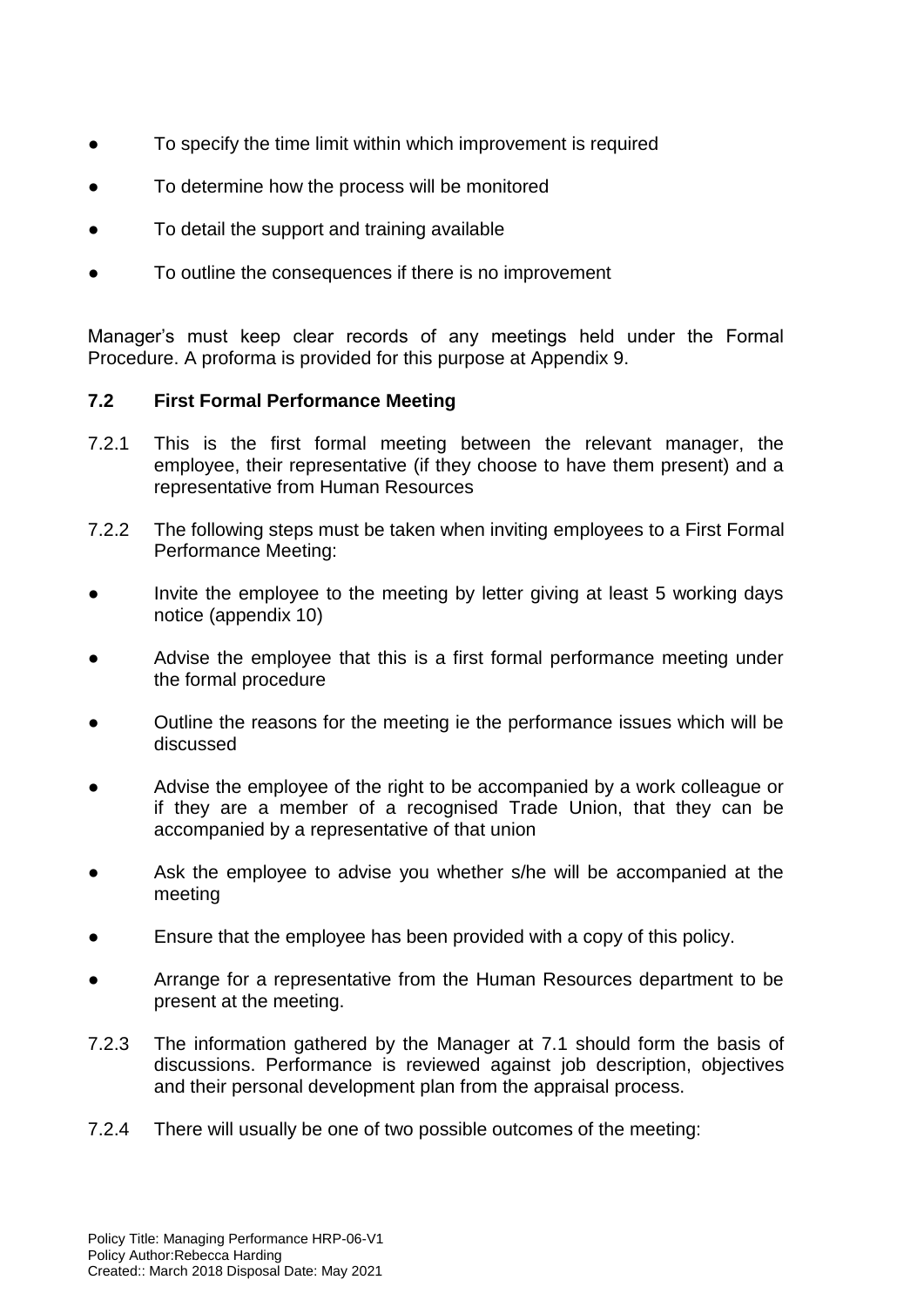- i) no formal action is required. Consider any supportive actions as appropriate including a further informal support plan.
- ii) formal action is required. Following this it is necessary to agree a formal Development Action Plan. A number of steps must be put in place:
	- Identify who will carry out interim reviews
	- Confirm formal performance review will be held within next 2 months
	- Set a date for the first performance review meeting
	- Confirm the individual will move to a formal review performance meeting
	- Confirm the right of appeal against this and also where additional support and resources may be obtained to support the individual to help meet the competencies required.
- 7.2.5 The main points of the first formal performance meeting must be summarised in a letter to the employee (appendix 11). If formal action is being confirmed include a copy of the agreed Development Action Plan with the letter.

#### **7.3 Review Performance Meeting**

- 7.3.1 Following the agreed review period (usually within 2 months), the Review Performance Meeting will be held. Send a reminder to the employee at least 5 working days prior to the meeting (appendix 12). The consequence of not meeting the required improvement at any point during the 2 months review period (for example not making satisfactory progress), may trigger this sooner.
	- 7.3.2 This is the second formal meeting between the relevant manager, the employee, their representative and a representative from Human Resources.
	- 7.3.3 During the meeting performance is reviewed against the objectives set out in the agreed Development Action Plan from the Formal Performance Meeting and from any interim reviews.
	- 7.3.4 There will usually be one of two possible outcomes of the meeting:
	- i) Development Action Plan MET performance has improved, no further formal action is required – employee must be informed that they will need to maintain an acceptable level of performance and if, within a period of 12 months, performance falls below an acceptable level then action will recommence at this level.
	- ii) Development Action Plan NOT MET performance has not improved further development is required. Review and confirm a further Development Action Plan; identify who will carry out interim reviews; confirm formal review will be held within 2 months; set a date for the Final Review Meeting; confirm the right of appeal (see Section 7.9).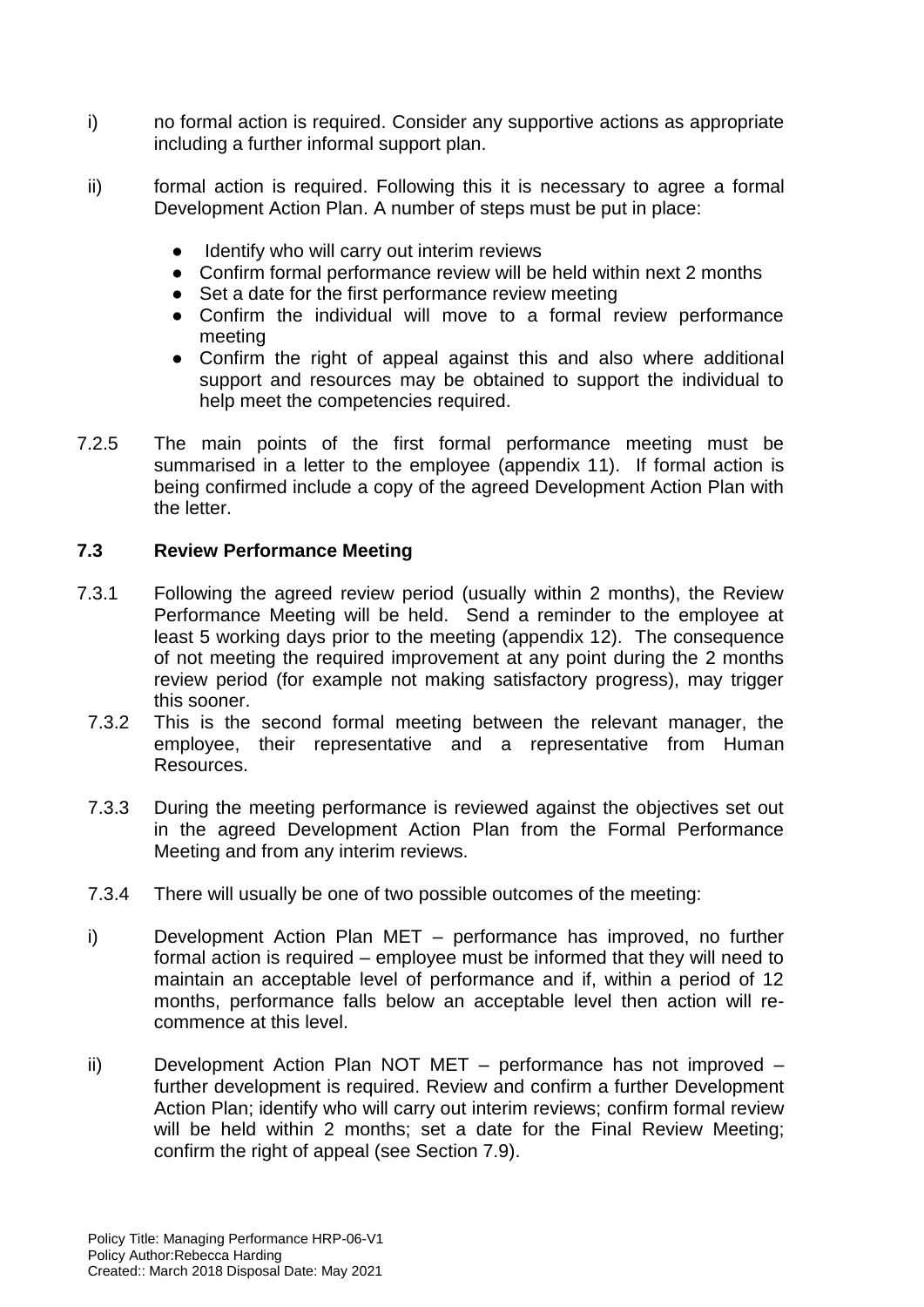7.3.5 The main points of the Review Performance Meeting must be summarised in a letter to the employee (appendix 13) and a copy of the further agreed Development Action Plan must be included with the letter (when development action plan has not been met).

#### **7.5 Final Review Meeting**

- 7.5.1 On the agreed review date, the Final Review Meeting will be held. Send a reminder to the employee at least 5 working days prior to the meeting. In accordance with grey book terms and conditions, dependent upon the circumstances of the case and the possible consequences, firefighters are entitled to receive up to 21 day's notice of the meeting) (appendix 14).
- 7.5.2 This is the final formal performance meeting of the procedure. The appropriate Senior Manager/Head of Service will become involved at this stage and will hold the meeting in the presence of the manager who has been holding the meetings from the formal process, the employee, their representative (if the employee wishes to have them present) and a representative from Human Resources who has not previously been involved.
- 7.5.3 During the meeting performance is reviewed against the objectives set out in the Development Action Plan from the Review Meeting and from any interim reviews. The Line Manager will be expected to produce a summary report for consideration (appendix 15) and collate all relevant documentation. Any improvements in performance will be considered along with any mitigating circumstances.
- 7.5.4 There may be a choice of outcomes from this meeting, which are as follows:
- i) Development Action Plan MET performance has improved, no further formal action is required – employee must be informed that they will need to maintain an acceptable level of performance and if, within a period of 24 months, performance falls below an acceptable level then action will recommence at this level.
- ii) Development Action Plan NOT MET performance has not improved the employee may be dismissed on the grounds of capability. Consideration should be given to any appropriate and suitable alternatives to dismissal e.g. demotion, and advice must be sought from the Human Resources Department. The dismissal will be with the appropriate period of paid notice and they will be informed that they have the right of appeal as detailed in Section 7.9 of this procedure.
- 7.5.5 The outcome of the Third and Final Review Meeting must be summarised in a letter to the employee (appendices 15 & 16). The Chair of the Third and Final Review Meeting is responsible for devising the letter for the employee which confirms dismissal (advice should be sought from the HR Representative).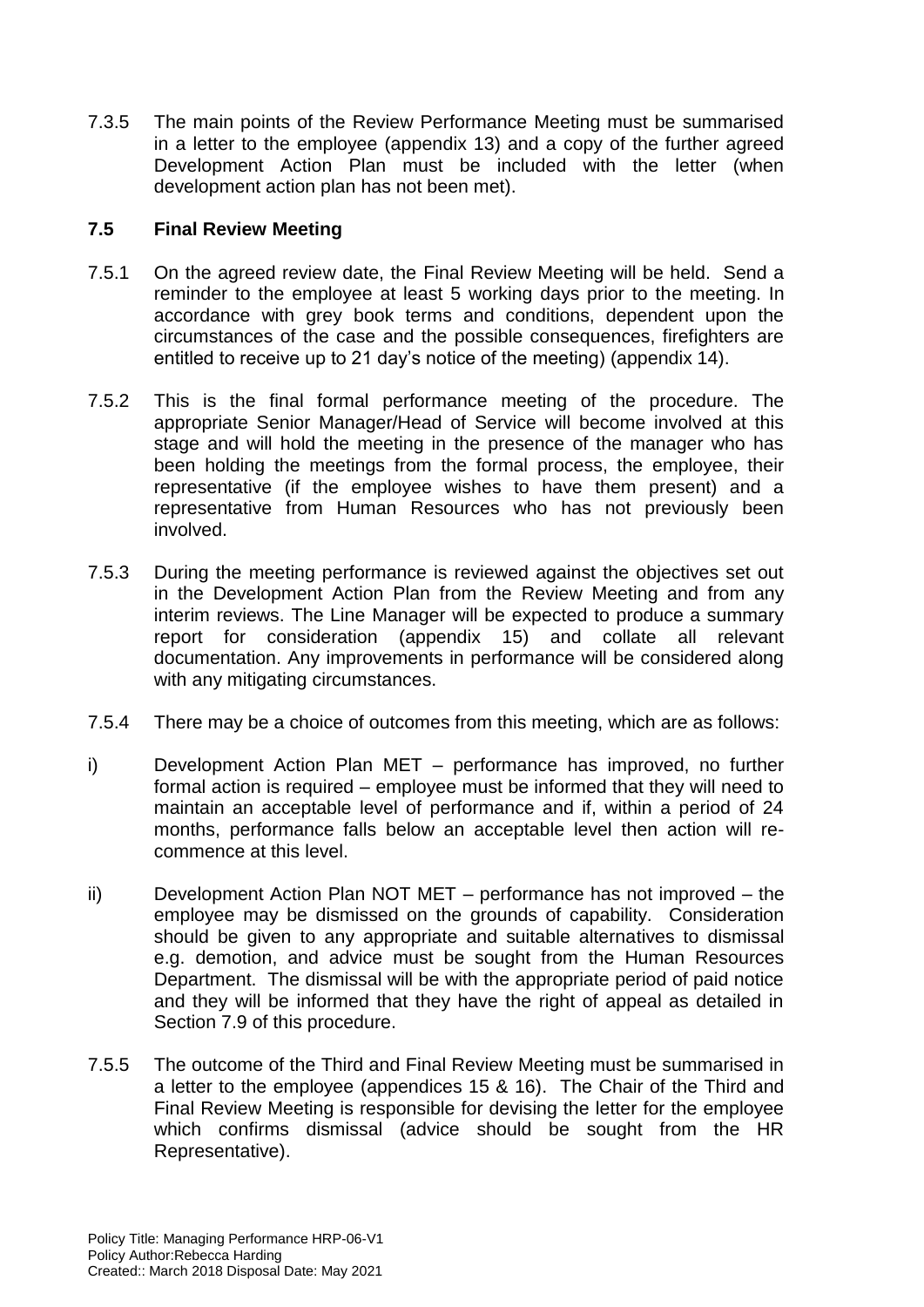#### 7.5 **Gross incapability**

For the purpose of this procedure, gross incapability is performance of such a standard that the County Council is unable to tolerate the continued employment of the individual. Before deciding to treat a case as gross incapability, directorates **MUST** seek the advice of the Human Resources .

The following are examples of gross incapability, which may well warrant summary dismissal, even for a first offence:

- Where the safety of clients is jeopardised
- Where substantial financial loss to the County Council is caused

Where gross incapability is alleged, an investigating officer must be appointed. Where the investigation alleges gross incapability, the employee shall be called to attend a hearing before the Nominated Officer. The Nominated Officer shall consider all facts relevant to the case and shall give the employee an opportunity to put forward an explanation or defence. If, having heard the case, the Nominated Officer considers that more serious action is necessary, the employee will be informed in writing.

In the circumstances referred to above, the employee may be liable to one of the following sanctions:

- summary dismissal (in the case of gross incapability).
- dismissal with due notice; or,
- demotion and/or transfer (with or without a caution) to other employment within the County Council subject to the prior approval of the Director of Human Resources.

#### **7.6 Summary of Formal Procedure Performance Meetings and Possible Outcomes**

Outcomes of meetings will vary according to the stage of the formal procedure; the table below summarises the options at each stage.

| Level of<br><b>Formal</b><br><b>Meeting</b>                 | <b>Attendees</b>                                                                              | <b>Possible Outcomes</b>                                               |
|-------------------------------------------------------------|-----------------------------------------------------------------------------------------------|------------------------------------------------------------------------|
| <b>First Formal</b><br><b>Performance</b><br><b>Meeting</b> | Employee (offered<br>right to be<br>accompanied by<br><b>Trade Union</b><br>Representative or | No Formal Action<br><b>OR</b><br>Confirm Development Action Plan set,  |
|                                                             | work colleague)                                                                               | <b>Formal Monitoring and Formal Review</b><br>usually within 2 months. |
|                                                             | Appropriate Line<br>Manager                                                                   | Right of appeal within 10 working days to the                          |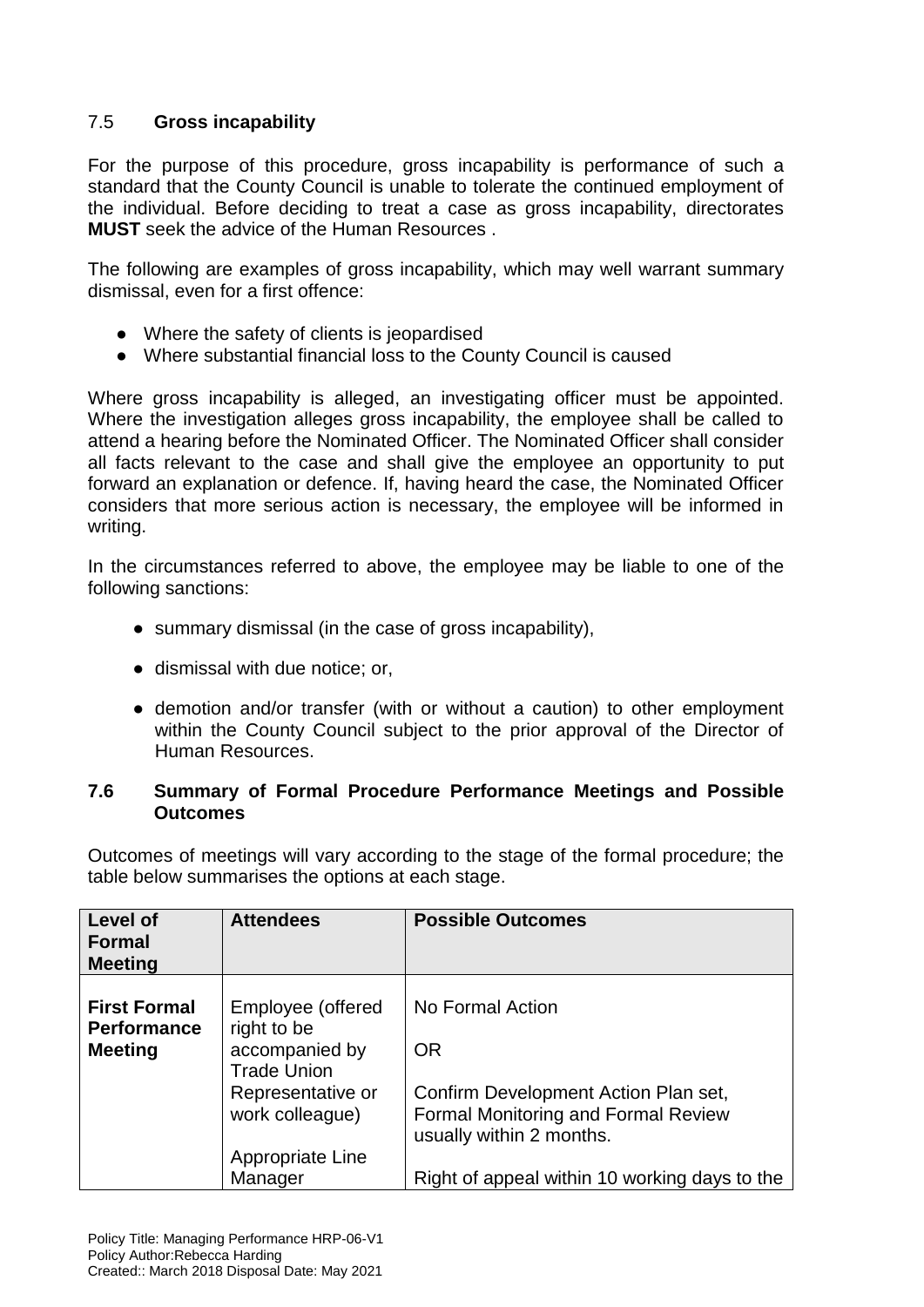|                                                       | <b>HR Representative</b>                                                                                         | appropriate Line Manager or nominated<br>deputy acting on their behalf and an HR<br>representative who has not previously been<br>involved                                                                                                                              |
|-------------------------------------------------------|------------------------------------------------------------------------------------------------------------------|-------------------------------------------------------------------------------------------------------------------------------------------------------------------------------------------------------------------------------------------------------------------------|
| <b>Review</b><br><b>Performance</b><br><b>Meeting</b> | Employee (offered<br>right to be<br>accompanied by<br><b>Trade Union</b><br>Representative or<br>work colleague) | Development Action Plan MET - employee<br>must be informed that they will need to<br>maintain an acceptable level of performance<br>and if, within a period of 12 months,<br>performance falls below an acceptable level<br>then action will re-commence at this level; |
|                                                       | Appropriate Line                                                                                                 | <b>OR</b>                                                                                                                                                                                                                                                               |
|                                                       | Manager<br><b>HR Representative</b>                                                                              | Development Action Plan NOT MET. Further<br>period of Formal Monitoring and Formal<br>Performance Review in 2 months.                                                                                                                                                   |
|                                                       |                                                                                                                  | Right of appeal within 10 working days to the<br>appropriate General Manager or nominated<br>deputy acting on their behalf and an HR<br>representative who has not previously been<br>involved                                                                          |
| <b>Final</b><br><b>Performance</b><br><b>Review</b>   | Employee (offered<br>right to be<br>accompanied by<br><b>Trade Union</b><br>Representative or<br>work colleague) | Development Action Plan MET - employee<br>must be informed that they will need to<br>maintain an acceptable level of performance<br>and if, within a period of 24 months,<br>performance falls below an acceptable level<br>then action will re-commence at this level  |
|                                                       | Senior Manager                                                                                                   | <b>OR</b>                                                                                                                                                                                                                                                               |
|                                                       | Line Manager<br>previously involved<br>in performance<br>management                                              | Development Action Plan NOT MET:<br>Dismiss employee with appropriate notice -<br>give appropriate consideration to suitable<br>and reasonable alternatives to dismissal.                                                                                               |
|                                                       | <b>HR Representative</b><br>not previously<br>involved                                                           | Right of appeal within 10 working days to a<br><b>Head of Service or Director</b>                                                                                                                                                                                       |

#### **7.7 Timings between Formal Meetings**

7.7.1 Agreed review periods will usually be a period of 2 months. The consequence of the employee not meeting the required improvement at any point during the 2 month review period may trigger the next appropriate review meeting (for example where the employee fails to make satisfactory progress)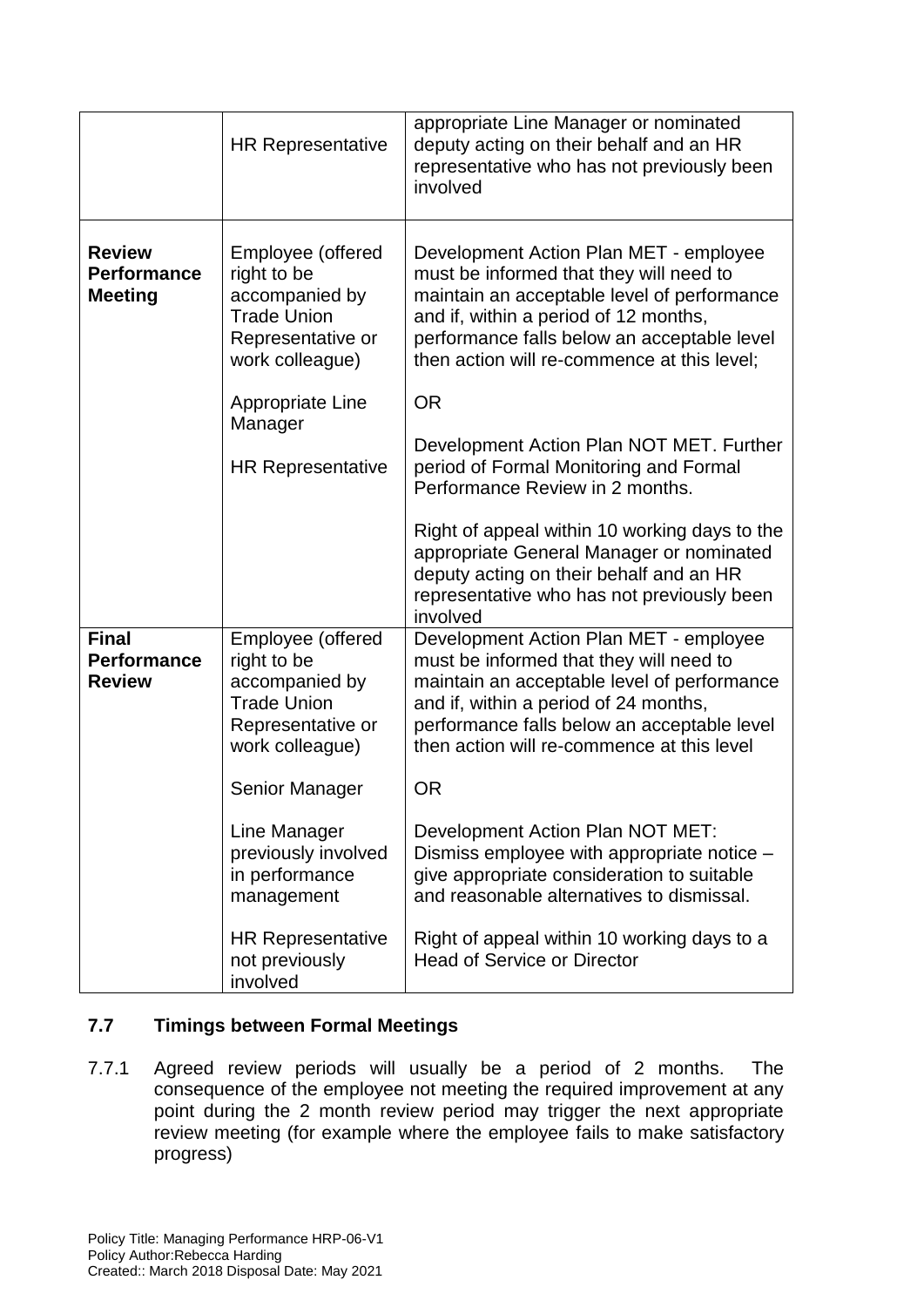Under exceptional circumstances the period set may be greater (i.e. for the completion of additional training) if this is thought necessary given the nature of the role being undertaken.

#### **7.8 Interim Reviews**

- 7.8.1 In addition to the Formal Reviews, Interim Reviews should be conducted as part of the ongoing improvement process between the employee and the reviewer.
- 7.8.2 Interim Reviews provide both parties with an opportunity to assess progress. Every case is individual but good practice would be to hold at least one interim review per month.
- 7.8.3 These meetings are expected to be between the appropriate line manager and employee only and can take place at the same time as regular 1:1 meetings
- 7.8.4 The objectives of an Interim Review are to:
- assess progress between formal reviews
- note specific mitigating circumstances eg leave of absence, failure to provide resources required to meet the agreed development action plan

#### **7.9 Appeals**

- 7.9.1 The right to appeal against formal action taken at First Formal, Review and Final Review stages is open to any employee regardless of length of service, whether full or part time, substantive or temporary, who is employed under a contract of employment with the Council. The objective of the appeal meeting is to review the evidence in an impartial and objective manner. Managers hearing an appeal may overturn a decision if they feel it was unfair or unreasonable.
- 7.9.2 An appeal can be lodged for any of the following reasons:
- the action was too severe
- there is new evidence available. Any new evidence which is brought to light should be read by the manager/director/panel hearing the appeal to decide whether it is relevant to the case
- procedures were not followed. If a breach in procedure occurred before the meeting, the manager/director/panel hearing the appeal must consider whether the incident was significant enough to render any subsequent action unfair. If there is evidence to suggest that a meeting has been conducted improperly, a new meeting should be convened, with a different senior manager and the original action annulled.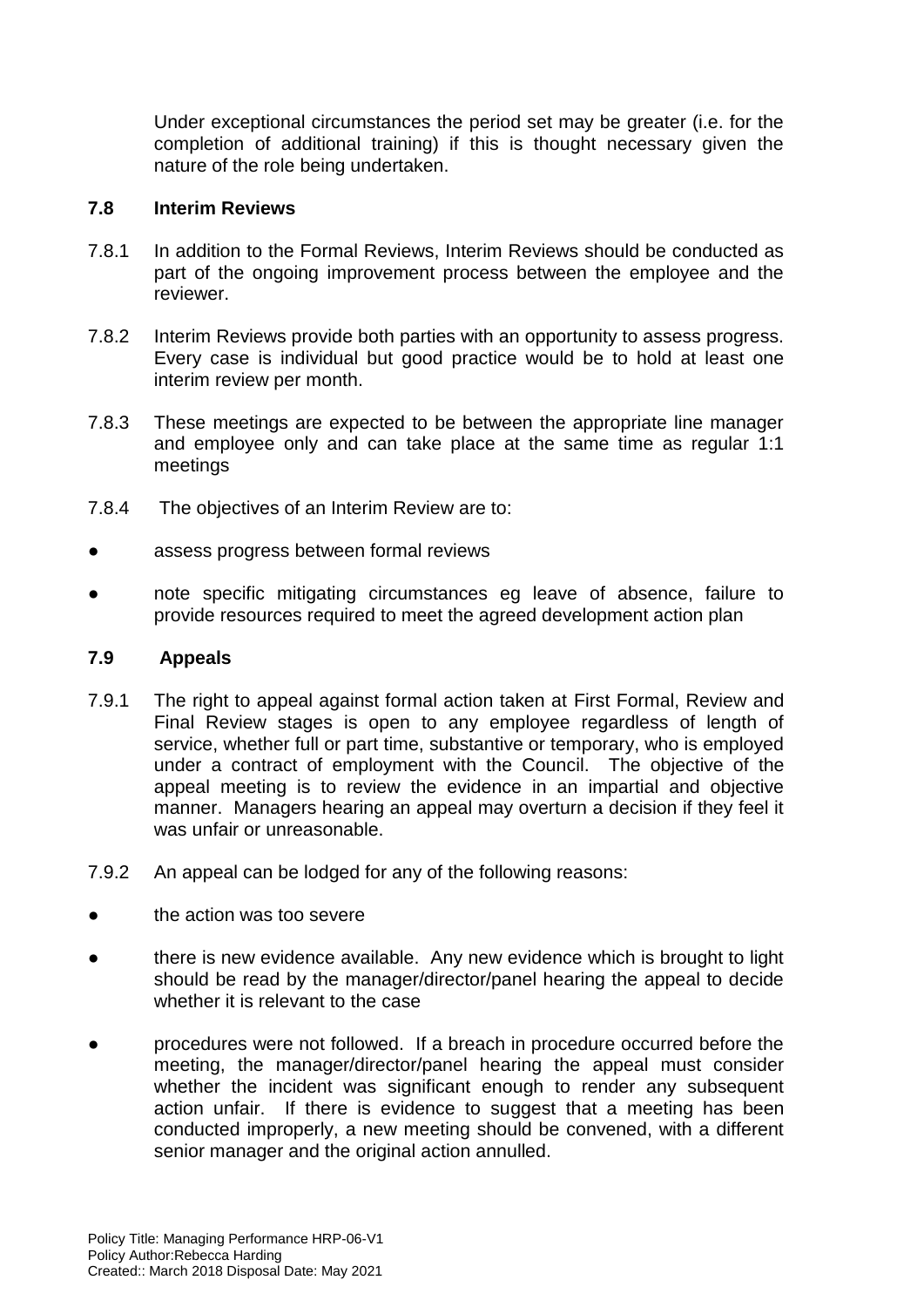7.9.3 An appeal should be lodged in writing at the appropriate level as follows:

| At<br><b>First</b><br><b>Performance Stage</b> | <b>Formal</b>   Appropriate Line Manager                                                         | Within 10 working of the<br>letter being received      |
|------------------------------------------------|--------------------------------------------------------------------------------------------------|--------------------------------------------------------|
| <b>At Review</b><br><b>Performance Stage</b>   | Appropriate Senior Manager                                                                       | Within 10 working days of<br>the letter being received |
| <b>At Final Review Stage</b>                   | Lodge with the Director of<br>Human Resources. Heard<br>by Head of Service or<br><b>Director</b> | Within 15 working days of<br>the letter being received |

7.9.4 An acknowledgement of receipt should be sent following all appeals received within five working days. Appeals should take place as soon as is reasonably practicable.

## **8.0 Training and Support**

8.1 All managers involved in the implementation of the policy will receive the appropriate training, advice and support from their HR representatives with regard to both practical and procedural issues. Services will be made aware of any amends or updates to the policy via the appropriate channels. All additions will also be included in the guidance notes on the HR Intranet page.

#### **9.0 Process for Monitoring and Audit**

The process for monitoring compliance with the effectiveness of this policy is as follows:

#### 9.1 Process for Monitoring and Audit

| <b>Monitoring/audit</b> | Methodology | <b>Reporting</b> |                  |                  |  |
|-------------------------|-------------|------------------|------------------|------------------|--|
| arrangements            |             | <b>Source</b>    | <b>Committee</b> | <b>Frequency</b> |  |
|                         |             |                  |                  |                  |  |
|                         |             |                  |                  |                  |  |
|                         |             |                  |                  |                  |  |
|                         |             |                  |                  |                  |  |
|                         |             |                  |                  |                  |  |
|                         |             |                  |                  |                  |  |
|                         |             |                  |                  |                  |  |
|                         |             |                  |                  |                  |  |
|                         |             |                  |                  |                  |  |
|                         |             |                  |                  |                  |  |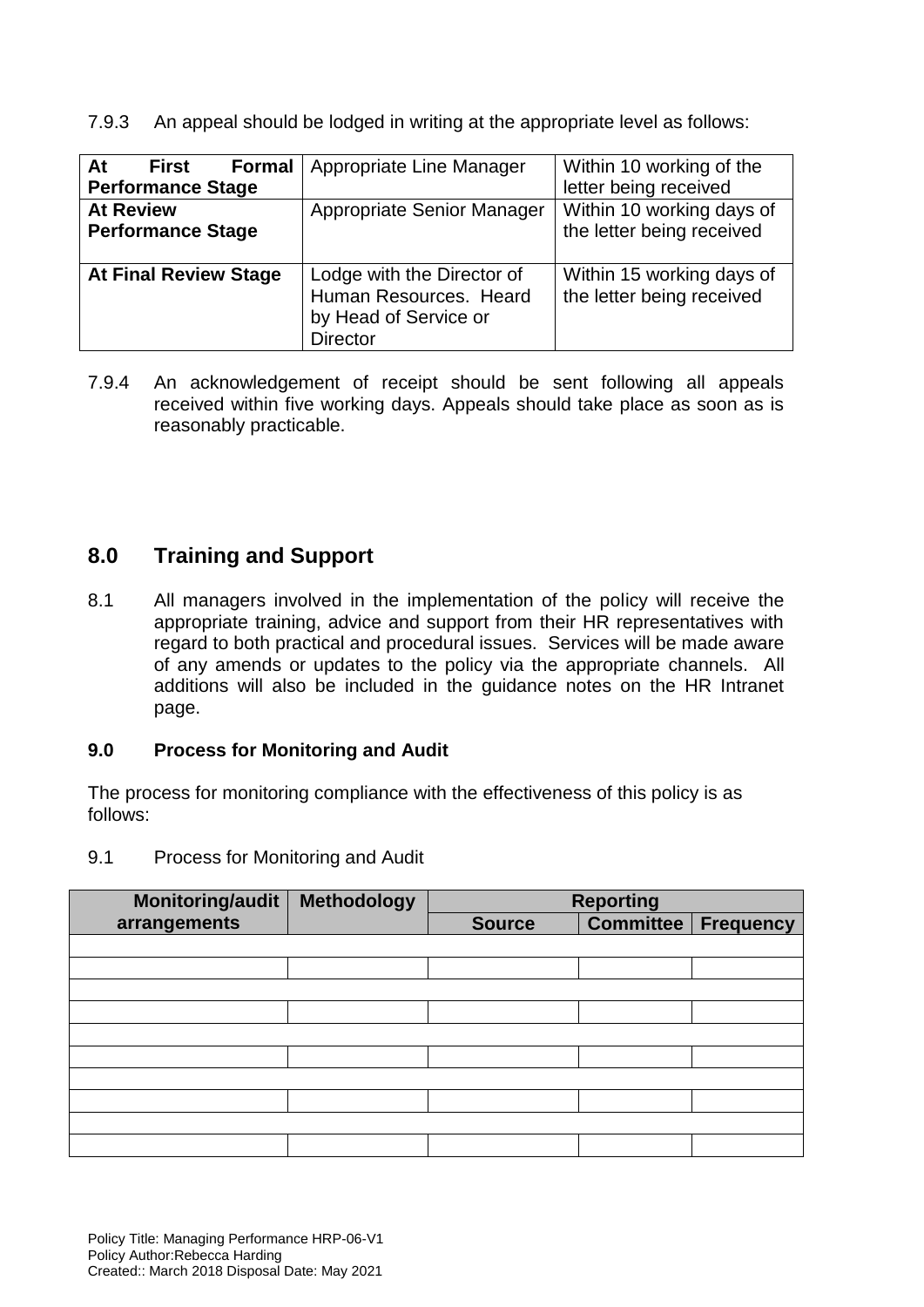# **10.0 Associated Documentation**

- Learning and Development Policy
- **Grievance Procedure**
- **Disciplinary Procedure**
- **Induction Policy**
- **Probationary Policy**

#### Appendix One - Flow Chart for Informal Performance Management Procedure

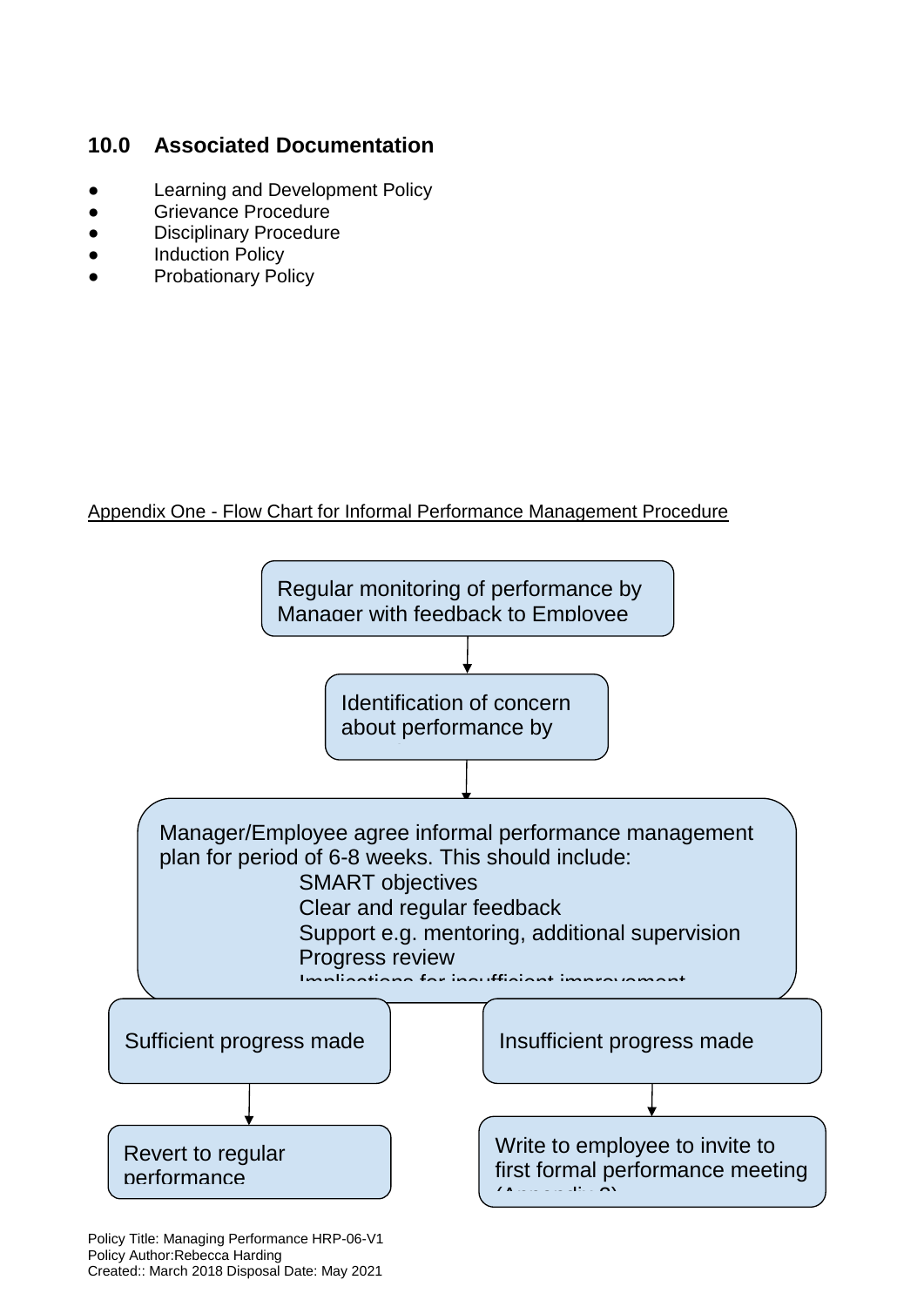Appendix Two - Flowchart for Managing Performance Concerns